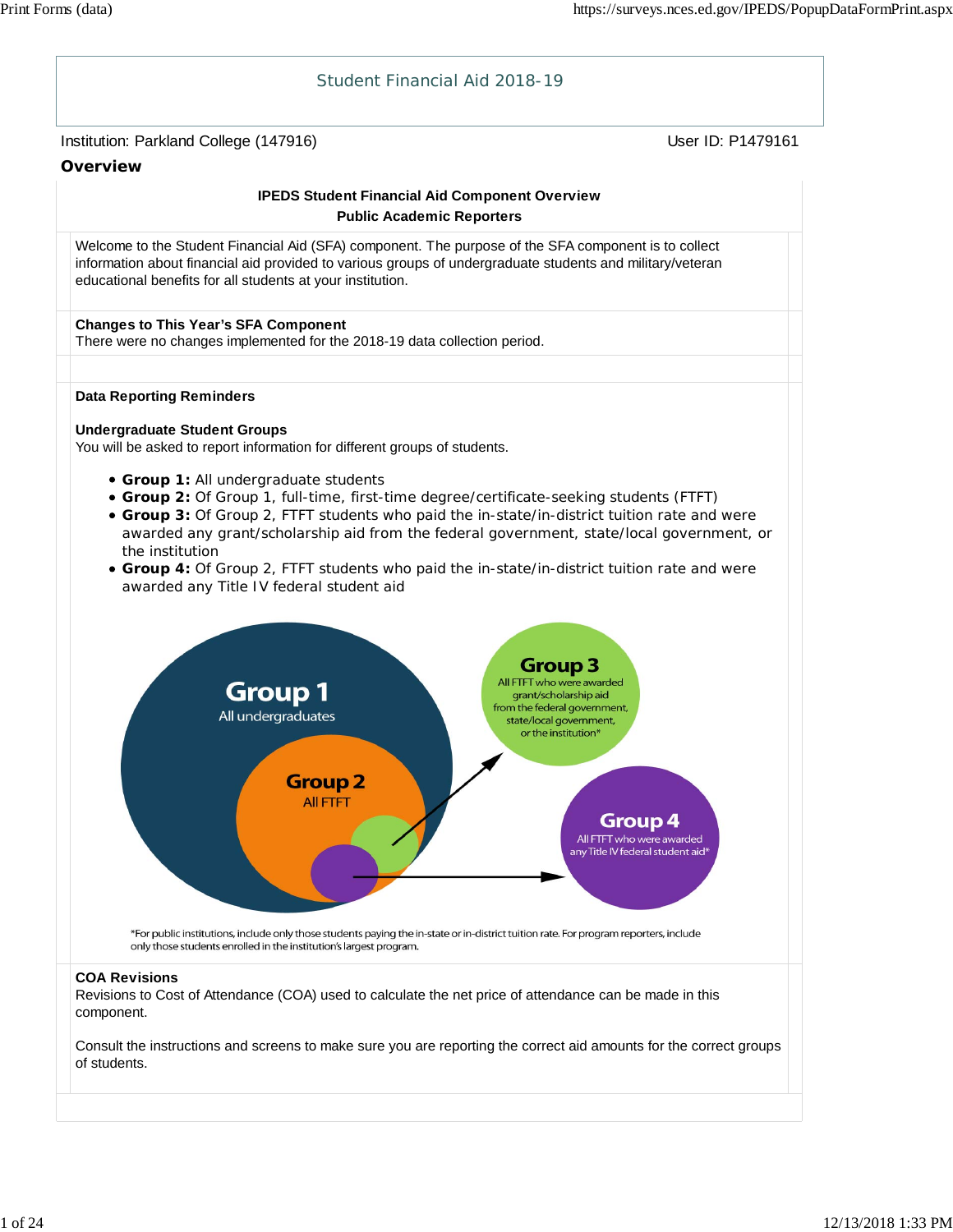#### **College Affordability and Transparency Lists**

Net price amounts calculated in SFA will be used to populate the U.S. Department of Education's College Affordability and Transparency lists.

## **Interactive Edits and Error Messages**

SFA contains interactive edits that will check for blank fields, invalid values, or values that fall outside expected ranges. Some error messages will require you to confirm or explain the values that you entered. Some error messages are fatal and will require you to contact the IPEDS Help Desk at (877) 225-2568 for resolution.

### **Context Boxes**

You will find optional text boxes throughout SFA. Context boxes allow you to provide more information about the data you enter. Some of these context boxes may be made available to the public on College Navigator, so make sure that the information you enter can be understood easily by students, parents, and the general public.

#### **Resources**

To download the survey materials for this component: Survey Materials

To access your prior year data submission for this component: Reported Data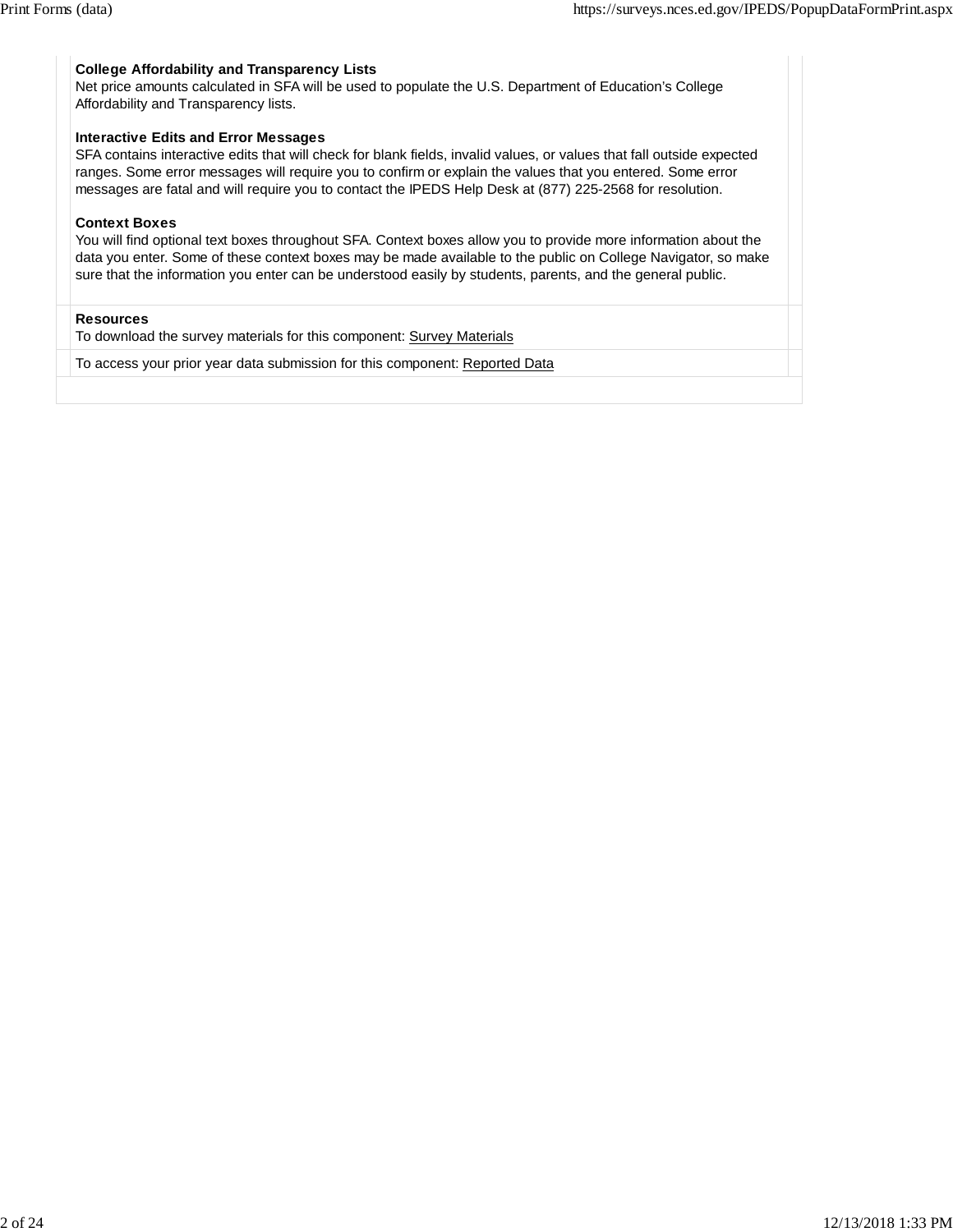474 **415**

### Institution: Parkland College (147916) November 2012 12: P1479161 **Section 1: Part A Part A - Establish Your Groups** Part A establishes the number of students in various groups. Note that the numbers on this screen will be carried forward to other parts of the Student Financial Aid component. **In the fields below, report the number of students in each of the following groups.** *B* Fall **2017 YOUR PRIOR YEAR DATA Fall 2016** <sup>01</sup> **Group 1** All undergraduate students 7,159 **7,569** <sup>02</sup> **Group 2** Of those in Group 1, those who are <u>full-time</u>, first-time degree/certificate-seeking 738<br> **Of those in Group 1, those who are full-time, first-time degree/certificate-seeking** 02a students, or grant or scholarship aid from the federal government, state/local Of those in Group 2, those who were awarded any Federal Work Study, loans to government, the institution, or other sources known to the institution 518 **460** 02b Scholarship aid from the federal government, state/local government, or the Of those in Group 2, those who were awarded any loans to students or grant or institution 511 **445** 03 **Group 3** Of those in Group 2, those paid the in-state or in-district tuition rate and who were awarded grant or scholarship aid from the federal government, state/local government, or the institution 367 **337**

|  | <b>OF LITE INSURANCE</b>                                                                 |     |  |
|--|------------------------------------------------------------------------------------------|-----|--|
|  | Group 4                                                                                  |     |  |
|  | 04 Of those in Group 2, those paid the in-state or in-district tuition rate and who were | 474 |  |
|  | awarded any Title IV federal student aid                                                 |     |  |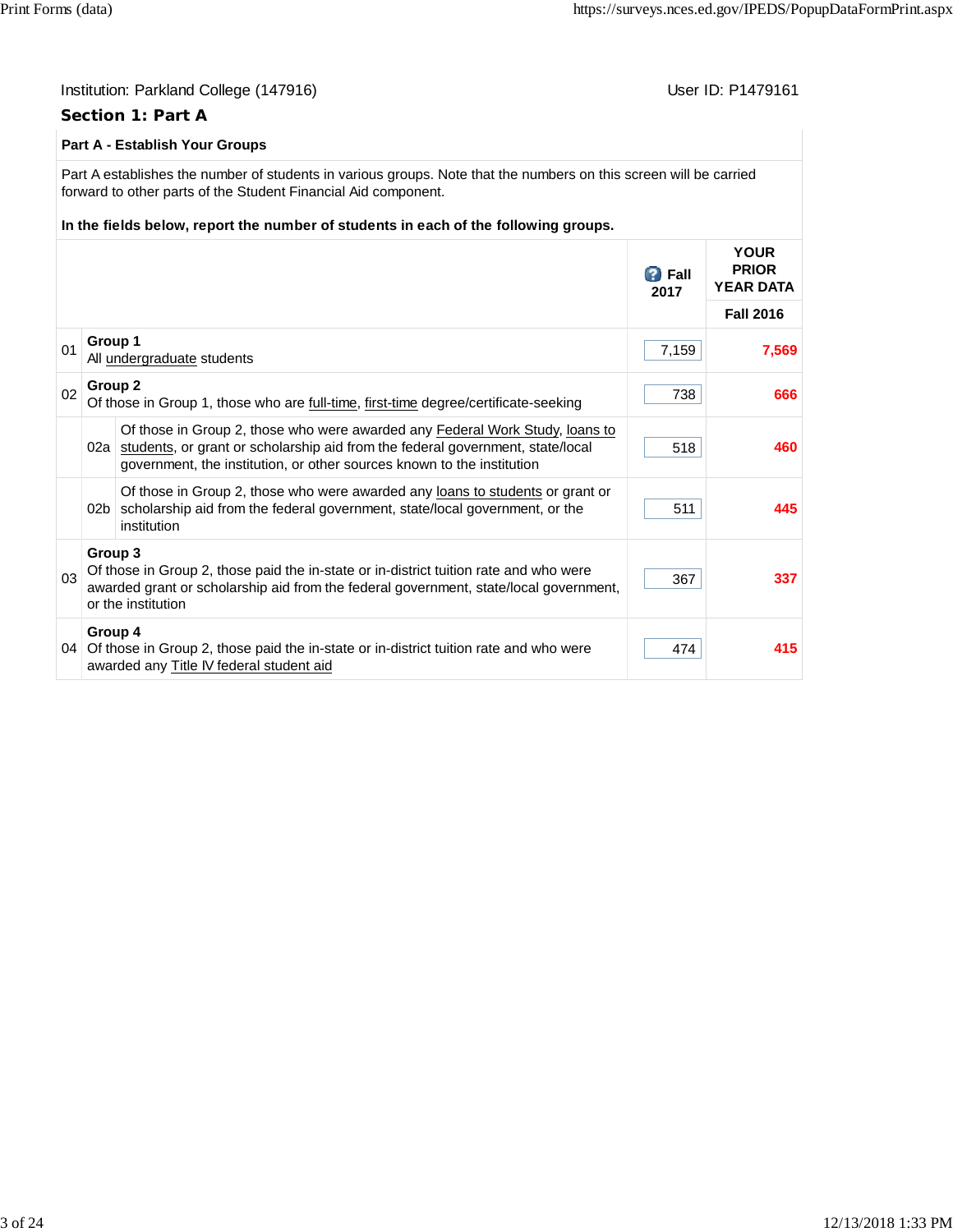|                                                                                                     | Institution: Parkland College (147916)<br>User ID: P1479161                                                                                                                                              |                                                                                                                               |                                                                                  |                                                                 |                                                                  |
|-----------------------------------------------------------------------------------------------------|----------------------------------------------------------------------------------------------------------------------------------------------------------------------------------------------------------|-------------------------------------------------------------------------------------------------------------------------------|----------------------------------------------------------------------------------|-----------------------------------------------------------------|------------------------------------------------------------------|
| <b>Section 1: Part B</b><br>Part B - Enter Information About Group 1                                |                                                                                                                                                                                                          |                                                                                                                               |                                                                                  |                                                                 |                                                                  |
|                                                                                                     | Group 1 students are ALL undergraduate students (including first-time students) enrolled in Fall 2017.                                                                                                   |                                                                                                                               |                                                                                  |                                                                 |                                                                  |
| For this part, report:                                                                              |                                                                                                                                                                                                          |                                                                                                                               |                                                                                  |                                                                 |                                                                  |
|                                                                                                     |                                                                                                                                                                                                          | The Following Type(s) of Aid                                                                                                  |                                                                                  | <b>Awarded in This Period</b>                                   |                                                                  |
| <b>For These Students</b><br>• All undergraduate students<br>enrolled in Fall 2017                  |                                                                                                                                                                                                          | • Grant or scholarship aid from:<br>o federal government<br>o the institution<br>the institution<br>• Loans to students from: | o state/local government<br>o other sources known to<br>o the federal government | • Any time during<br>academic year<br>2017-18                   |                                                                  |
| students for each type of aid.                                                                      | In the fields below, report the number of Group 1 students and the total amount of aid awarded to these                                                                                                  |                                                                                                                               |                                                                                  |                                                                 |                                                                  |
| <b>Information from Part A:</b><br><b>Fall 2017</b>                                                 |                                                                                                                                                                                                          |                                                                                                                               |                                                                                  |                                                                 |                                                                  |
| Group 1<br>All undergraduate students                                                               | (This number is carried forward from Part A, Line 01.)                                                                                                                                                   |                                                                                                                               |                                                                                  |                                                                 | 7,159                                                            |
|                                                                                                     |                                                                                                                                                                                                          |                                                                                                                               |                                                                                  | 2017-18                                                         |                                                                  |
| <b>Aid Type</b>                                                                                     |                                                                                                                                                                                                          | Number of<br>Group 1<br>students<br>who were<br>awarded<br>aid                                                                | Percentage of<br>Group 1<br>students who<br>were awarded<br>aid                  | <b>Total amount of</b><br>aid awarded to<br>Group 1<br>students | Average<br>amount of<br>aid<br>awarded to<br>Group 1<br>students |
| 01                                                                                                  | Grant or scholarship<br>aid from the federal<br>government, state/local<br>government, the<br>institution, and other<br>sources known to the<br>institution (Do NOT<br>include federal<br>student loans) | 2,398                                                                                                                         | 33                                                                               | 10,523,019                                                      | 4,388                                                            |
|                                                                                                     | 02 Pell Grants                                                                                                                                                                                           | 2,170                                                                                                                         | 30                                                                               | 7,852,025                                                       | 3,618                                                            |
| 03                                                                                                  | Federal student loans                                                                                                                                                                                    | 2,303                                                                                                                         | 32                                                                               | 9,272,573                                                       | 4,026                                                            |
|                                                                                                     |                                                                                                                                                                                                          |                                                                                                                               |                                                                                  |                                                                 |                                                                  |
| The notes below provide context for the data you've reported above and may be posted on the College |                                                                                                                                                                                                          |                                                                                                                               |                                                                                  |                                                                 |                                                                  |

**Navigator website. Choose one option that best explains your data or choose "Non-applicable" if you do not wish to provide context notes. If none of the options provided explain your institution's data, then choose "Other" and write your own context notes. Notes should be written so that they can be understood by students and parents. For example, institutions may report here other sources of private aid not included in the categories listed.**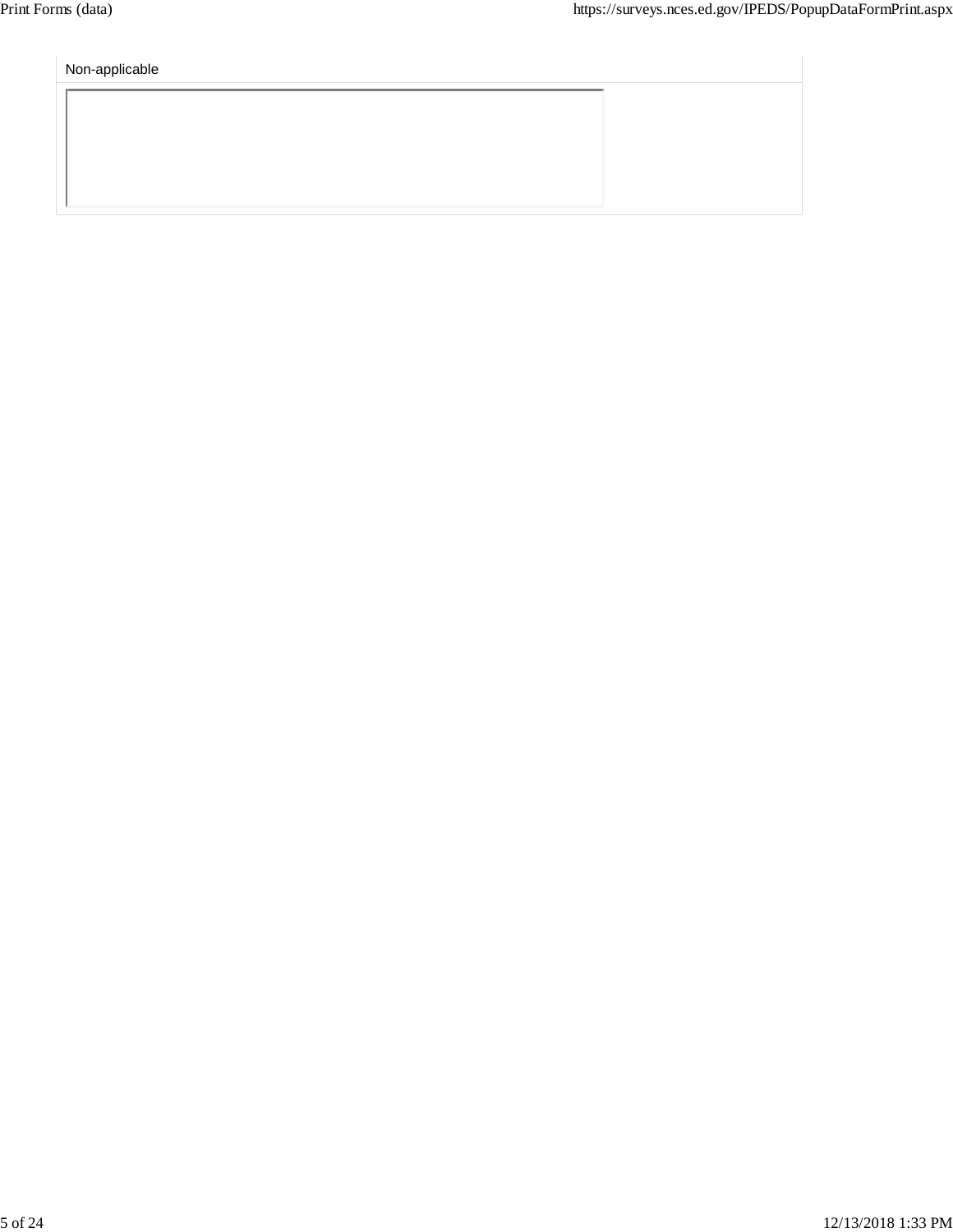|                                                                                                                                         | User ID: P1479161<br>Institution: Parkland College (147916)<br>Section 1: Part C, Page 1                                                                                                                                              |                                                                                                                         |                                  |                                          |                                          |  |  |
|-----------------------------------------------------------------------------------------------------------------------------------------|---------------------------------------------------------------------------------------------------------------------------------------------------------------------------------------------------------------------------------------|-------------------------------------------------------------------------------------------------------------------------|----------------------------------|------------------------------------------|------------------------------------------|--|--|
|                                                                                                                                         |                                                                                                                                                                                                                                       | Part C, Page 1 - Enter Information about Group 2                                                                        |                                  |                                          |                                          |  |  |
|                                                                                                                                         |                                                                                                                                                                                                                                       | Group 2 students are all full-time, first-time degree/certificate-seeking undergraduate students enrolled in Fall 2017. |                                  |                                          |                                          |  |  |
|                                                                                                                                         |                                                                                                                                                                                                                                       |                                                                                                                         |                                  |                                          |                                          |  |  |
|                                                                                                                                         | In the fields below, report the number of Group 2 students paying in-district, in-state, and out-of-state tuition<br>rates. If your institution does not offer different rates, report all students as paying in-state tuition rates. |                                                                                                                         |                                  |                                          |                                          |  |  |
|                                                                                                                                         |                                                                                                                                                                                                                                       | <b>Information from Part A:</b>                                                                                         |                                  |                                          | <b>Fall 2017</b>                         |  |  |
| <b>Group 2</b> (This number is carried forward from Part A, Line 02)<br>Full-time, first-time degree/certificate-seeking undergraduates |                                                                                                                                                                                                                                       |                                                                                                                         |                                  |                                          | 738                                      |  |  |
|                                                                                                                                         |                                                                                                                                                                                                                                       |                                                                                                                         |                                  |                                          | <b>YOUR PRIOR</b><br><b>YEAR DATA</b>    |  |  |
|                                                                                                                                         |                                                                                                                                                                                                                                       | <b>Group 2 students:</b>                                                                                                | <b>Fall 2017</b>                 | <b>Fall 2016</b>                         |                                          |  |  |
|                                                                                                                                         |                                                                                                                                                                                                                                       |                                                                                                                         | Number of<br>Group 2<br>students | Percentage of<br><b>Group 2 students</b> | Percentage of<br><b>Group 2 students</b> |  |  |
| 01                                                                                                                                      |                                                                                                                                                                                                                                       | 01a   paying in-district tuition rates                                                                                  | 498                              | 67                                       | 69                                       |  |  |
|                                                                                                                                         | 01b                                                                                                                                                                                                                                   | paying in-state tuition rates                                                                                           | 178                              | 24                                       | 24                                       |  |  |
|                                                                                                                                         |                                                                                                                                                                                                                                       | 01c   paying out-of-state tuition rates                                                                                 | 62                               | 8                                        | $\overline{7}$                           |  |  |
|                                                                                                                                         |                                                                                                                                                                                                                                       | Unknown (calculated value)<br>01d This value is calculated using the following<br>formula: [A02-(C01a+C01b+C01c)]       | 0                                | $\mathbf 0$                              | 0                                        |  |  |
|                                                                                                                                         |                                                                                                                                                                                                                                       |                                                                                                                         |                                  |                                          |                                          |  |  |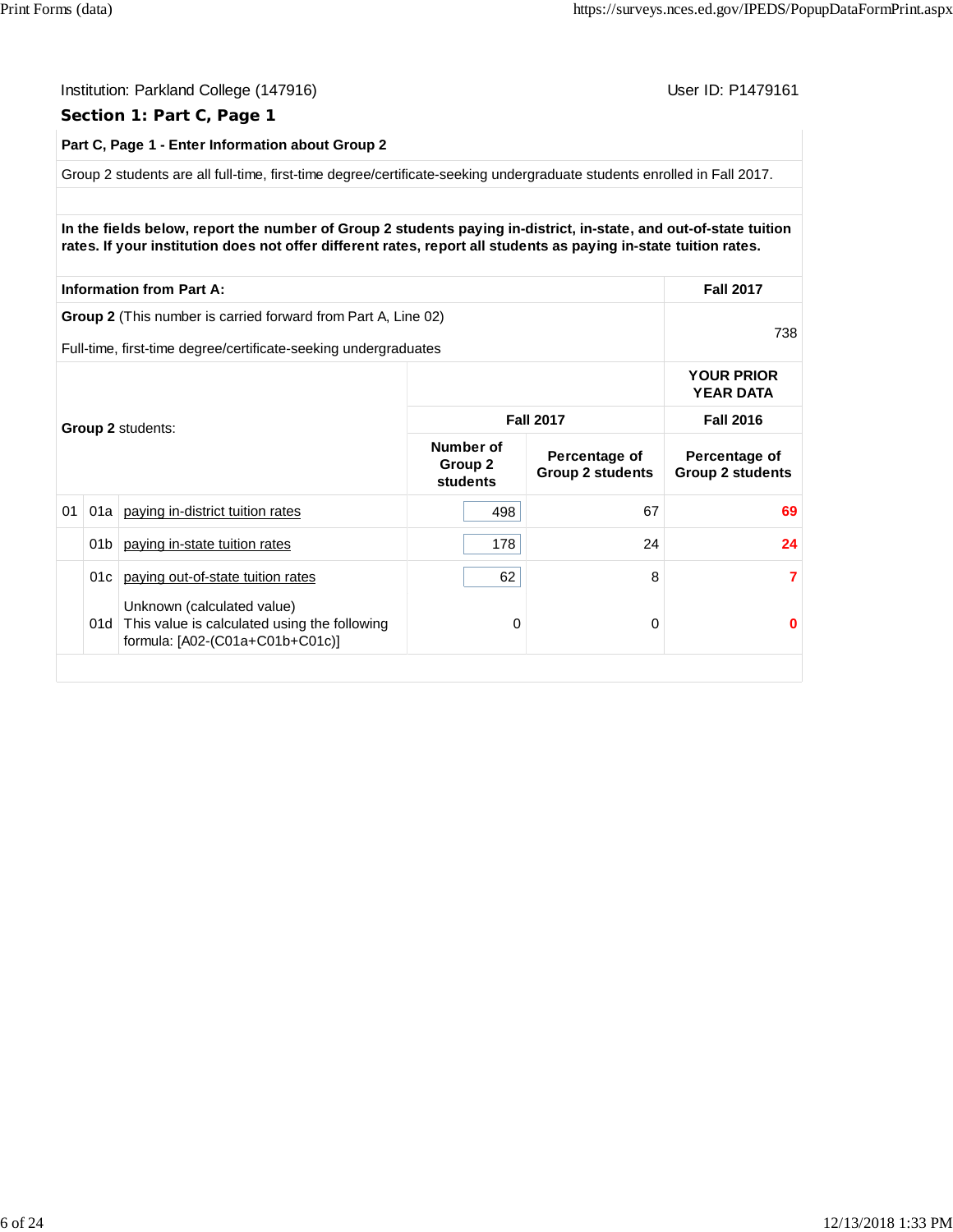# Institution: Parkland College (147916) **Institution: Parkland College (147916**)

# **Section 1: Part C, Page 2**

# **Part C, Page 2 - Enter Information about Group 2**

Part C includes financial aid information about Group 2. Group 2 students are all full-time, first-time degree/certificateseeking undergraduate students enrolled in Fall 2017.

#### For this part, report:

| <b>For These Students</b>                                                                                                                                                                                                                                                                                                                                                                                                                                                                                                                                 | The Following Type(s) of Aid | <b>Awarded in This Period</b> |                                                                                                      |  |
|-----------------------------------------------------------------------------------------------------------------------------------------------------------------------------------------------------------------------------------------------------------------------------------------------------------------------------------------------------------------------------------------------------------------------------------------------------------------------------------------------------------------------------------------------------------|------------------------------|-------------------------------|------------------------------------------------------------------------------------------------------|--|
| • Grant or scholarship aid from:<br>o federal government<br>o state/local government<br>o the institution<br>2017-18<br>• Loans to students from:<br>• Full-time, first-time<br>degree/certificate-<br>o the federal government<br>• For program<br>seeking undergraduate<br>o other sources, including private<br>students enrolled in Fall<br>or other loans<br>the aid year<br>2017<br>• Do not include:<br>o grant or scholarship aid from<br>30, 2018.<br>private or other sources<br>o PLUS loans or loans made to<br>anyone other than the student |                              |                               | • Any time during<br>academic year<br>reporters, this is<br>period from July 1,<br>2017 through June |  |
| In the fields below, report the number of Group 2 students and the total amount of aid awarded to these<br>students for each type of aid. Enter unduplicated student counts within a category (e.g., Pell Grants).<br>However, a student can appear in more than one aid category.                                                                                                                                                                                                                                                                        |                              |                               |                                                                                                      |  |
| <b>Information from Part A:</b>                                                                                                                                                                                                                                                                                                                                                                                                                                                                                                                           |                              |                               | <b>Fall 2017</b>                                                                                     |  |
| Group 2 (This number is carried forward from Part A, Line 02)                                                                                                                                                                                                                                                                                                                                                                                                                                                                                             |                              |                               | 738                                                                                                  |  |
| Full-time, first-time degree/certificate-seeking undergraduates                                                                                                                                                                                                                                                                                                                                                                                                                                                                                           |                              |                               |                                                                                                      |  |
| Group 2a (This number is carried forward from Part A, Line 02a)<br>Of those in Group 2, those who were awarded:<br>-Federal Work Study<br>-loans to students<br>-grant or scholarship aid from the federal government, state/local government, or the institution<br>-other sources known to the institution                                                                                                                                                                                                                                              |                              |                               |                                                                                                      |  |
| Group 2b (This number is carried forward from Part A, Line 02b)<br>Of those in Group 2, those who were awarded:<br>-loans to students<br>-grant or scholarship aid from the federal government, state/local government, or the institution                                                                                                                                                                                                                                                                                                                |                              |                               |                                                                                                      |  |
| <b>Group 3</b> (This number is carried forward from Part A, Line 03)<br>Of those in Group 2, those who paid the in-state or in-district tuition rate and were awarded:<br>-grant or scholarship aid from the federal government, state/local government, or the institution                                                                                                                                                                                                                                                                               |                              |                               |                                                                                                      |  |
| <b>Aid Type</b>                                                                                                                                                                                                                                                                                                                                                                                                                                                                                                                                           |                              |                               | <b>YOUR</b><br><b>PRIOR</b><br><b>YEAR DATA</b>                                                      |  |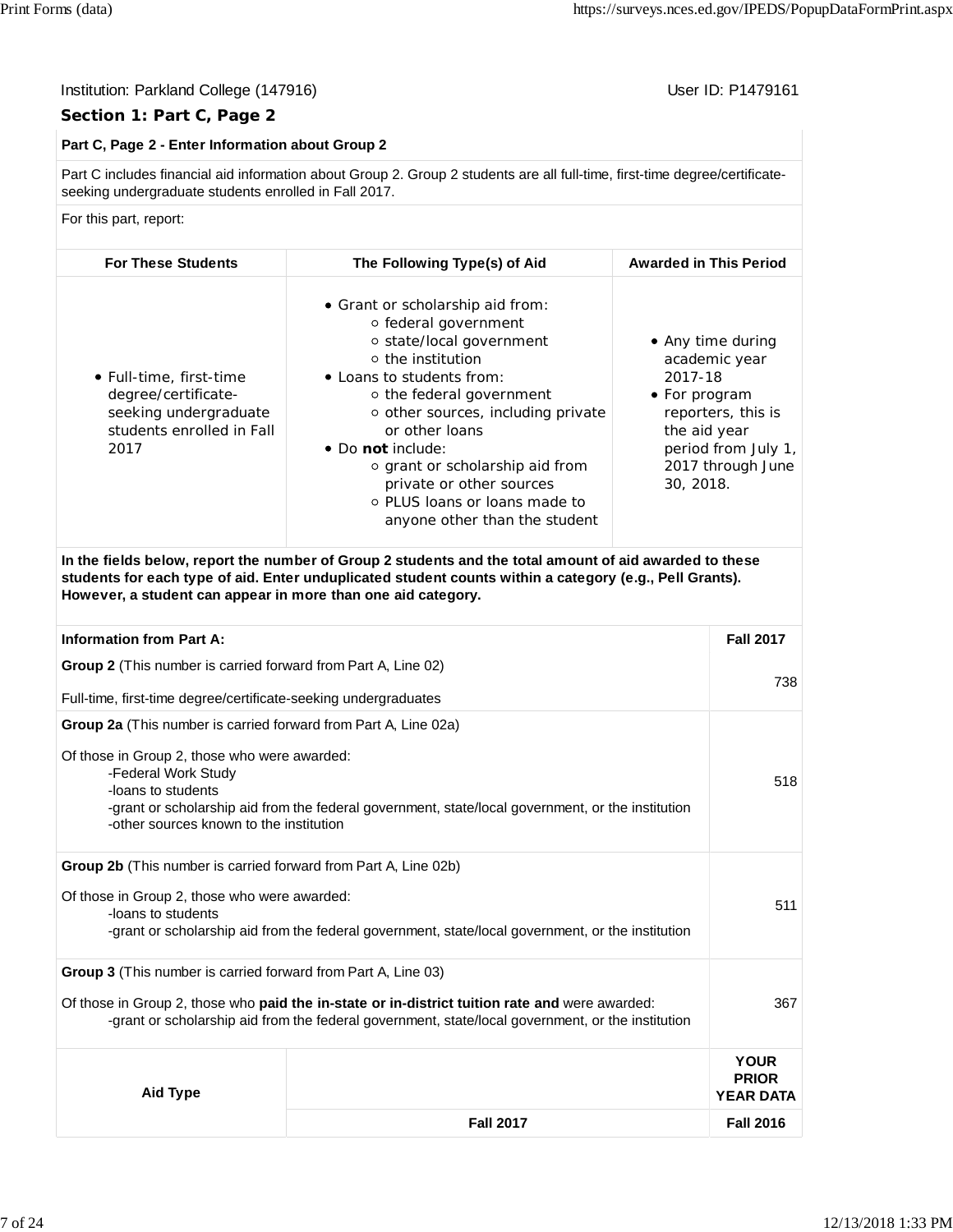|    |    |                   |                                                                                                | Number of<br>Group 2<br>students<br>who were<br>awarded aid | Percentage of<br>Group <sub>2</sub><br>students who<br>were awarded<br>aid | <b>Total amount of</b><br>aid awarded to<br>Group 2<br>students | Average<br>amount of<br>aid awarded<br>to Group 2<br>students | Average<br>amount of<br>aid awarded<br>to Group 2<br>students |
|----|----|-------------------|------------------------------------------------------------------------------------------------|-------------------------------------------------------------|----------------------------------------------------------------------------|-----------------------------------------------------------------|---------------------------------------------------------------|---------------------------------------------------------------|
| 01 |    | institution       | Grants or scholarships from<br>the federal government,<br>state/local government, or the       | 382                                                         | 52                                                                         | 1,891,575                                                       | 4,952                                                         | 4,717                                                         |
|    | 02 |                   | <b>Federal grants</b>                                                                          | 331                                                         | 45                                                                         | 1,459,226                                                       | 4,409                                                         | 4,281                                                         |
|    |    | 02a               | Pell Grants                                                                                    | 331                                                         | 45                                                                         | 1,434,826                                                       | 4,335                                                         | 4,211                                                         |
|    |    | 02 <sub>b</sub>   | Other federal grants                                                                           | 63                                                          | 9                                                                          | 24,400                                                          | 387                                                           | 385                                                           |
|    | 03 | (includes         | State/local government<br>grants or scholarships<br>fellowships/tuition<br>waivers/exemptions) | 171                                                         | 23                                                                         | 251,885                                                         | 1,473                                                         | 1,357                                                         |
|    | 04 | <i>(includes)</i> | Institutional grants or<br>scholarships<br>fellowships/tuition<br>waivers/exemptions)          | 80                                                          | 11                                                                         | 180,464                                                         | 2,256                                                         | 2,390                                                         |
| 05 |    |                   | Loans to students                                                                              | 390                                                         | 53                                                                         | 1,487,851                                                       | 3,815                                                         | 3,728                                                         |
|    |    | 05a               | Federal loans                                                                                  | 388                                                         | 53                                                                         | 1,397,878                                                       | 3,603                                                         | 3,702                                                         |
|    |    | 05 <sub>b</sub>   | Other loans<br>(including private<br>loans)                                                    | 10                                                          | 1                                                                          | 89,973                                                          | 8,997                                                         | 4,107                                                         |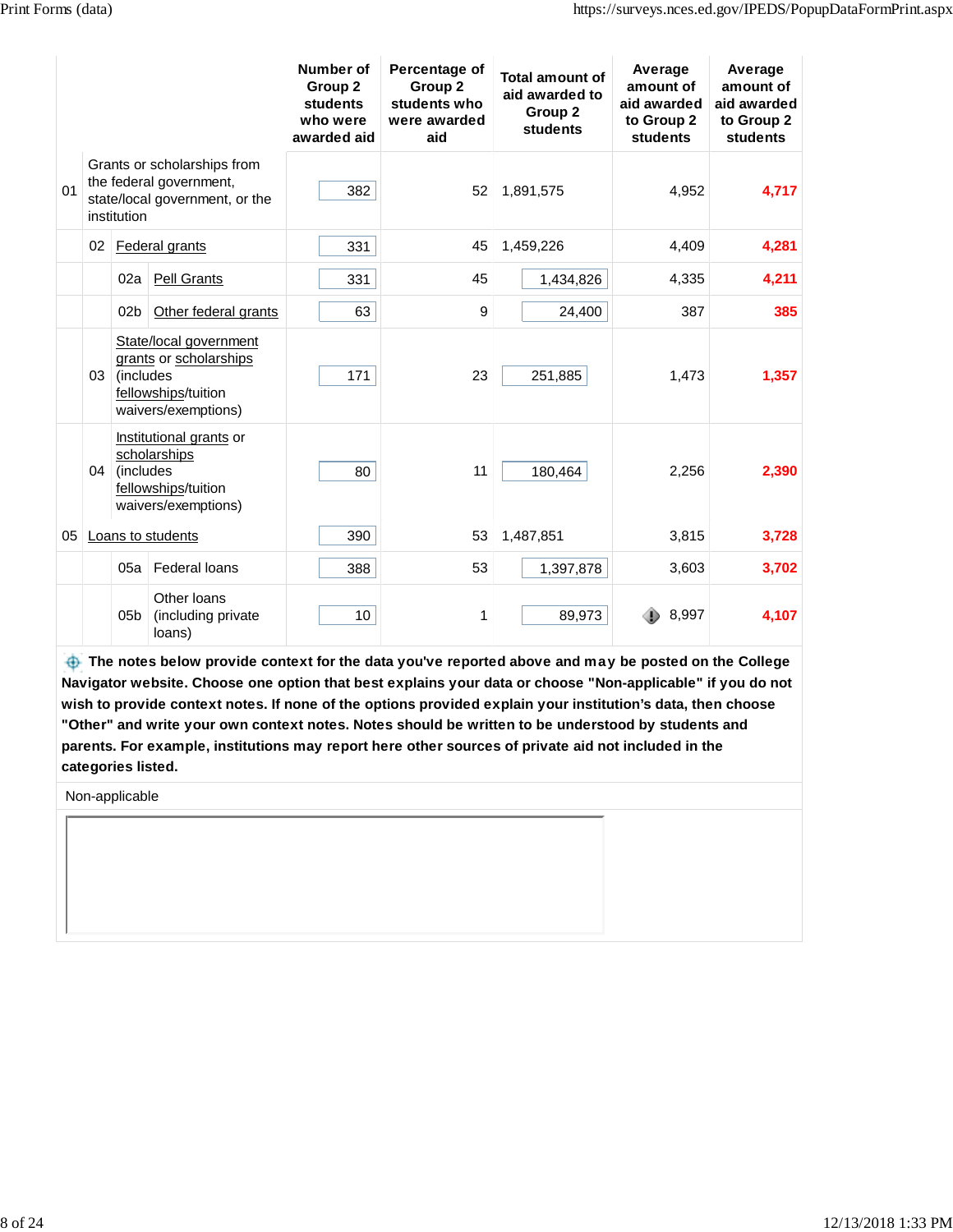### Institution: Parkland College (147916) November 2012 12: Physics User ID: P1479161

# **Section 1: Comparison Chart**

# **Comparison Chart**

Based on the information reported on the previous screens for Group 1 (all undergraduates) and Group 2 (full-time, first-time degree/certificate-seeking undergraduates), this comparison chart seeks to help institutions check their reported data. Assuming that the information on Groups 1 and 2 is correct, then the calculated fields for 'All Other Undergraduates' should be the balance (Group 1 minus Group 2). If the balance does not check with your institution's calculations, please correct your reported numbers for Groups 1 and 2 before moving forward with the completion of the SFA survey component.

**Note:** Data for the 'All Other Undergraduates' will appear in the IPEDS Data Center for data users, but not in College Navigator.

|    |                                                                   | Number of<br>students | <b>Pell grants</b> | <b>Federal Student</b><br>Loans |
|----|-------------------------------------------------------------------|-----------------------|--------------------|---------------------------------|
| 01 | Group 1 (all undergraduates)                                      | 7,159                 |                    |                                 |
| 02 | Number of students who were awarded<br>aid                        |                       | 2,170              | 2,303                           |
| 03 | Percentage who were awarded aid                                   |                       | 30                 | 32                              |
| 04 | Total amount of aid awarded                                       |                       | 7,852,025          | 9,272,573                       |
| 05 | Average amount of aid awarded                                     |                       | 3,618              | 4,026                           |
| 06 | Group 2 (Full-time, first-time<br>undergraduates)                 | 738                   |                    |                                 |
| 07 | Number of students who were awarded<br>aid                        |                       | 331                | 388                             |
| 08 | Percentage who were awarded aid                                   |                       | 45                 | 53                              |
| 09 | Total amount of aid awarded                                       |                       | 1,434,826          | 1,397,878                       |
| 10 | Average amount of aid awarded                                     |                       | 4,335              | 3,603                           |
| 11 | All other undergraduates<br>(Line 01 - Line 06)                   | 6,421                 |                    |                                 |
| 12 | Number of students who were awarded<br>aid<br>(Line 02 - Line 07) |                       | 1,839              | 1,915                           |
| 13 | Percentage who were awarded aid<br>(Line 12 / Line 11)            |                       | 29                 | 30                              |
| 14 | Total amount of aid awarded<br>(Line 04 - Line 09)                |                       | 6,417,199          | 7,874,695                       |
| 15 | Average amount of aid awarded<br>(Line 14 / Line 12)              |                       | 3,490              | 4,112                           |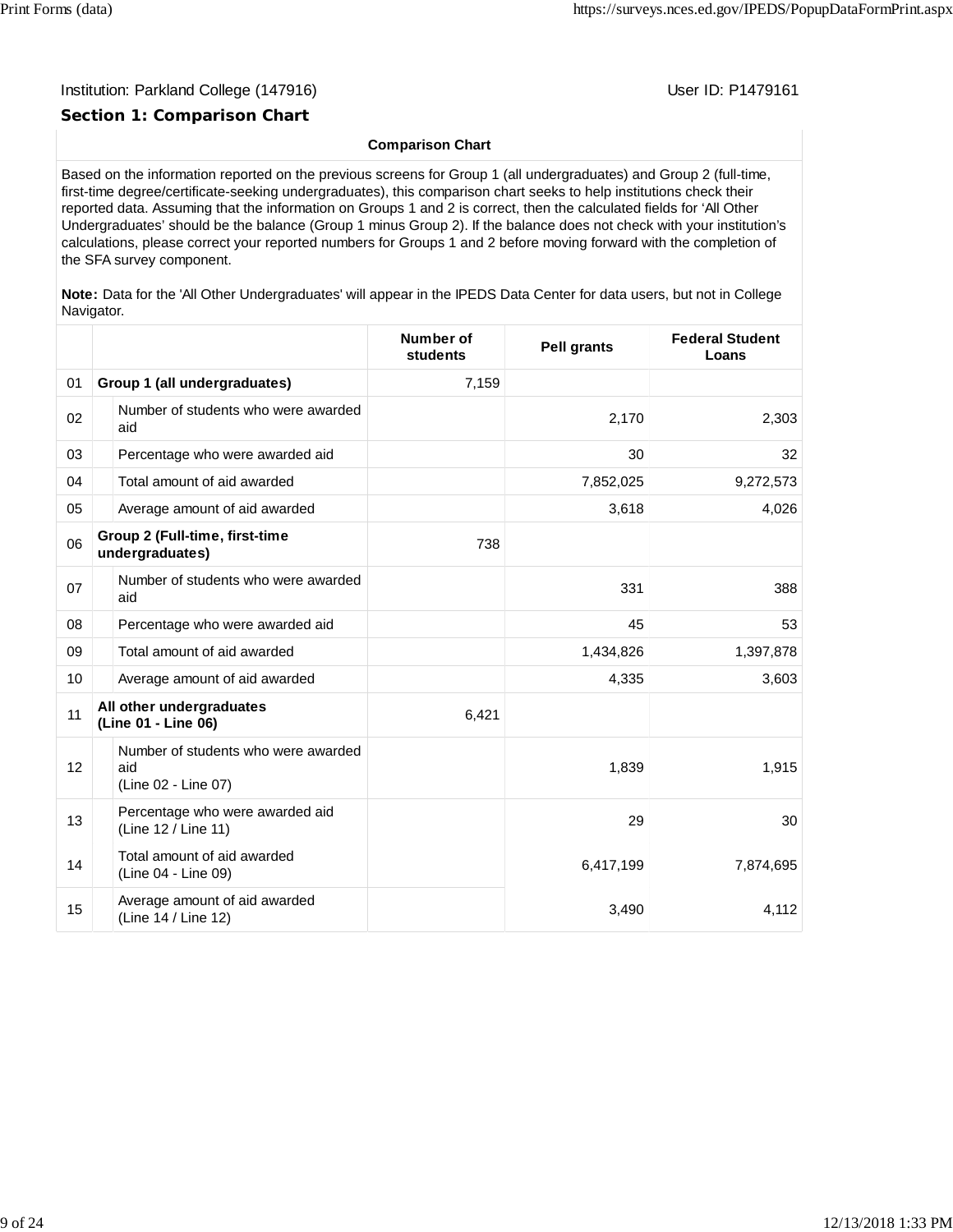### **Section 1: Cost of Attendance**

## **Cost of attendance for full-time, first-time undergraduate students:**

*Please enter the amounts requested below. These data will be made available to the public on College Navigator. If your institution participates in any Title IV programs (Pell, Stafford, etc.), you must complete all information. Estimates of expenses for books and supplies, room and board, and other expenses are those from the Cost of Attendance report used by the financial aid office in determining financial need. Please talk to your financial aid office to get these numbers to ensure that you are reporting correctly.*

These numbers are carried forward from Institutional Characteristics and should only be changed if an error was made in the reporting.

| Charges for full academic year       | 2015-16 | 2016-17 | 2017-18 |
|--------------------------------------|---------|---------|---------|
| Published tuition and required fees: |         |         |         |
| In-district                          |         |         |         |
| Tuition                              | 3,750   | 4,095   | 4,305   |
| Required fees                        | 465     | 615     | 615     |
| Tuition + fees total                 | 4,215   | 4,710   | 4,920   |
| In-state                             |         |         |         |
| Tuition                              | 9,630   | 10,485  | 10,485  |
| Required fees                        | 465     | 615     | 615     |
| Tuition + fees total                 | 10,095  | 11,100  | 11,100  |
| Out-of-state                         |         |         |         |
| Tuition                              | 14,520  | 15,255  | 15,255  |
| Required fees                        | 465     | 615     | 615     |
| Tuition + fees total                 | 14,985  | 15,870  | 15,870  |
|                                      |         |         |         |
| <b>Books and supplies</b>            | 1,200   | 1,200   | 1,200   |
| Off-campus (not with family):        |         |         |         |
| Room and board                       | 5,500   | 5,500   | 5,500   |
| Other expenses                       | 3,300   | 3,300   | 3,300   |
| Room and board and other expenses    | 8,800   | 8,800   | 8,800   |
| Off-campus (with family):            |         |         |         |
| Other expenses                       | 3,300   | 3,300   | 3,300   |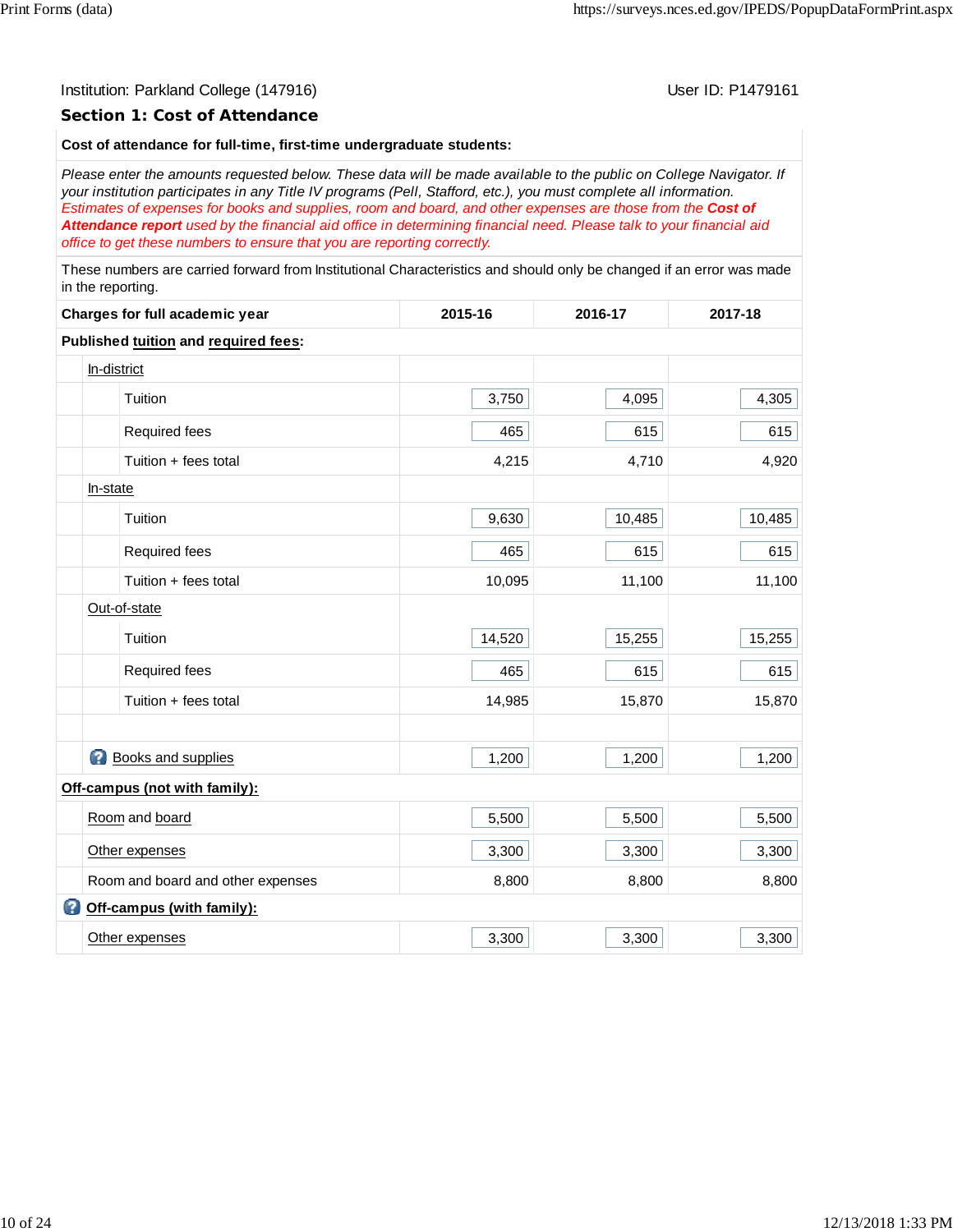# **Section 1: Part D**

# **Part D - Enter Information about Group 3**

Group 3 students are all full-time, first-time degree/certificate-seeking undergraduate students enrolled in Fall 2017 paid the in-state or in-district tuition rate and who were awarded grant or scholarship aid from the following sources: the federal government, state/local government, or the institution. The information you report in this part will be used in Part F to calculate average institutional net price.

#### For this part, report:

| <b>For These Students</b>                                                                                                                                                                                                                                                                                                                                                                                                                                                                                | The Following Type(s) of Aid                                                                                                                                                               | <b>Awarded in This Period</b>                 |
|----------------------------------------------------------------------------------------------------------------------------------------------------------------------------------------------------------------------------------------------------------------------------------------------------------------------------------------------------------------------------------------------------------------------------------------------------------------------------------------------------------|--------------------------------------------------------------------------------------------------------------------------------------------------------------------------------------------|-----------------------------------------------|
| • Full-time, first-time<br>degree/certificate-seeking<br>undergraduate students<br>enrolled in Fall 2017 paid<br>the in-state or in-district<br>tuition rate and who were<br>awarded grant or<br>scholarship aid from the<br>following sources: the<br>federal government,<br>state/local government,<br>or the institution<br>• Do not include students<br>who were awarded only<br>grant or scholarship aid<br>from private or other<br>sources, or students who<br>were awarded only<br>non-grant aid | • Grant or scholarship aid from:<br>o federal government<br>o state/local government<br>o the institution<br>• Do not include grant or<br>scholarship aid from private or<br>other sources | • Any time during<br>academic year<br>2017-18 |

**In the fields below, report the number of Group 3 students with each type of living arrangement and the total amount of grant or scholarship aid from the federal government, state/local government, or the institution awarded to these students.**

| <b>Information from Part A:</b>                                                                                                                                                                                                                                                                                                                 |                                                |                                                                                                              | <b>YOUR PRIOR</b><br><b>YEAR DATA</b><br>2015-2016 | <b>YOUR PRIOR</b><br><b>YEAR DATA</b><br>2016-2017 | 2017-2018 |
|-------------------------------------------------------------------------------------------------------------------------------------------------------------------------------------------------------------------------------------------------------------------------------------------------------------------------------------------------|------------------------------------------------|--------------------------------------------------------------------------------------------------------------|----------------------------------------------------|----------------------------------------------------|-----------|
| Group 3<br>Full-time, first-time degree/certificate-seeking undergraduate students<br>paid the in-state or in-district tuition rate and who were awarded grant<br>or scholarship aid from the following sources: the federal government,<br>state/local government, or the institution<br>(This number is carried forward from Part A, Line 03) |                                                | 371                                                                                                          | 337                                                | 367                                                |           |
| 01                                                                                                                                                                                                                                                                                                                                              | Report the number of Group 3 students with the |                                                                                                              | <b>YOUR PRIOR</b><br><b>YEAR DATA</b>              | <b>YOUR PRIOR</b><br><b>YEAR DATA</b>              |           |
|                                                                                                                                                                                                                                                                                                                                                 | following living arrangements:                 |                                                                                                              | 2015-16                                            | 2016-17                                            | 2017-18   |
|                                                                                                                                                                                                                                                                                                                                                 | 01 <sub>b</sub>                                | Off-campus (with family)                                                                                     | 147                                                | 145                                                | 134       |
|                                                                                                                                                                                                                                                                                                                                                 | 01c                                            | Off-campus (not with family)                                                                                 | 224                                                | 192                                                | 233       |
|                                                                                                                                                                                                                                                                                                                                                 | 01d                                            | Unknown (calculated)<br>This value is calculated using<br>the following formula:<br>$[A03-(D01a+D01b+D01c)]$ | 0                                                  | 0                                                  | 0         |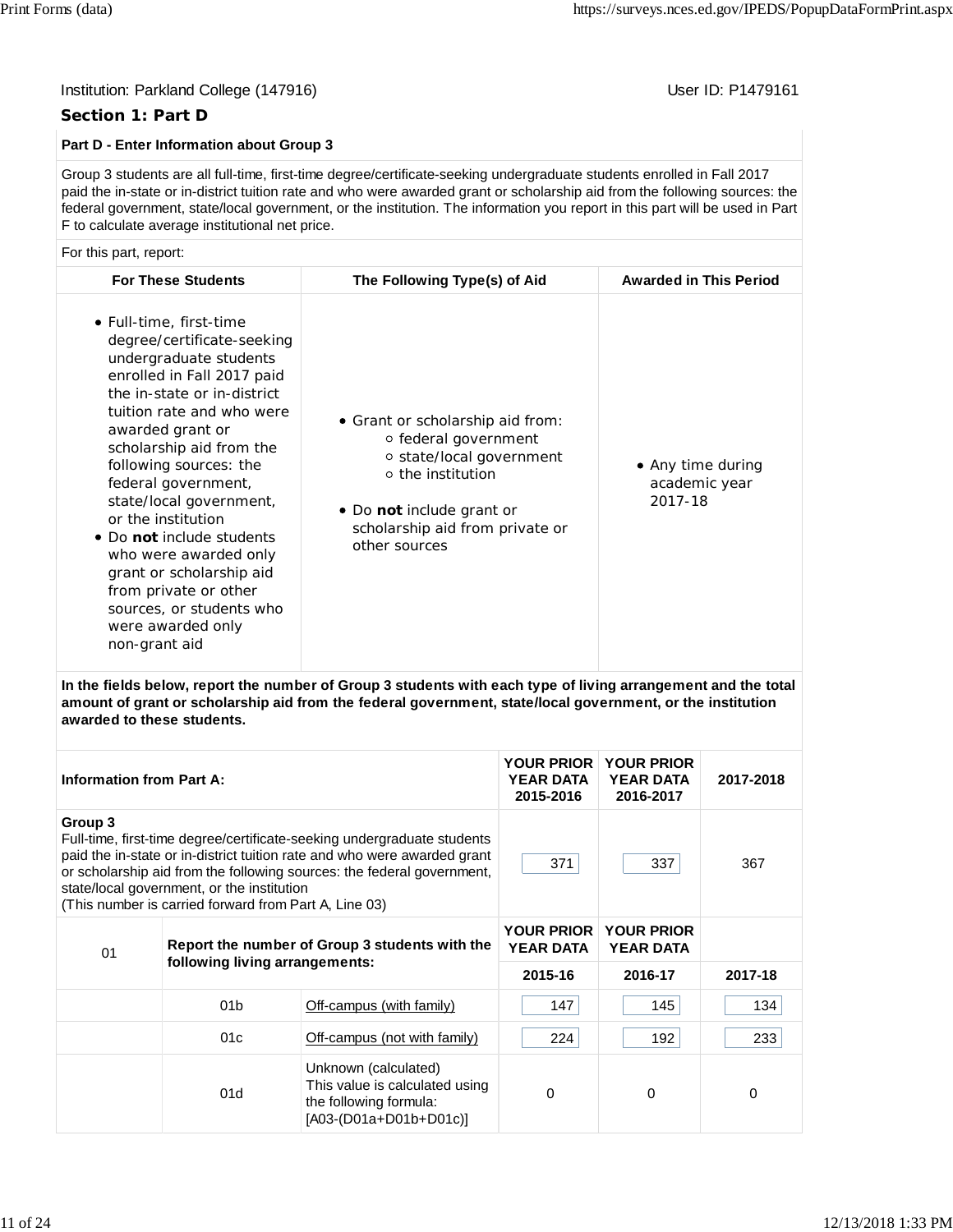| 02 | Report the total amount of grant or scholarship<br>aid from the federal government, state/local<br>government, or the institution awarded to<br><b>Group 3 students</b>                                                                 | 1,768,988 | 1,589,754 | 1,812,563 |
|----|-----------------------------------------------------------------------------------------------------------------------------------------------------------------------------------------------------------------------------------------|-----------|-----------|-----------|
| 03 | Average grant or scholarship aid from the federal<br>government, state/local government, or the<br>institution awarded to Group 3 students (calculated<br>value).<br>This value is calculated using the following formula:<br>[D02/A03] | 4.768     | 4.717     | 4,939     |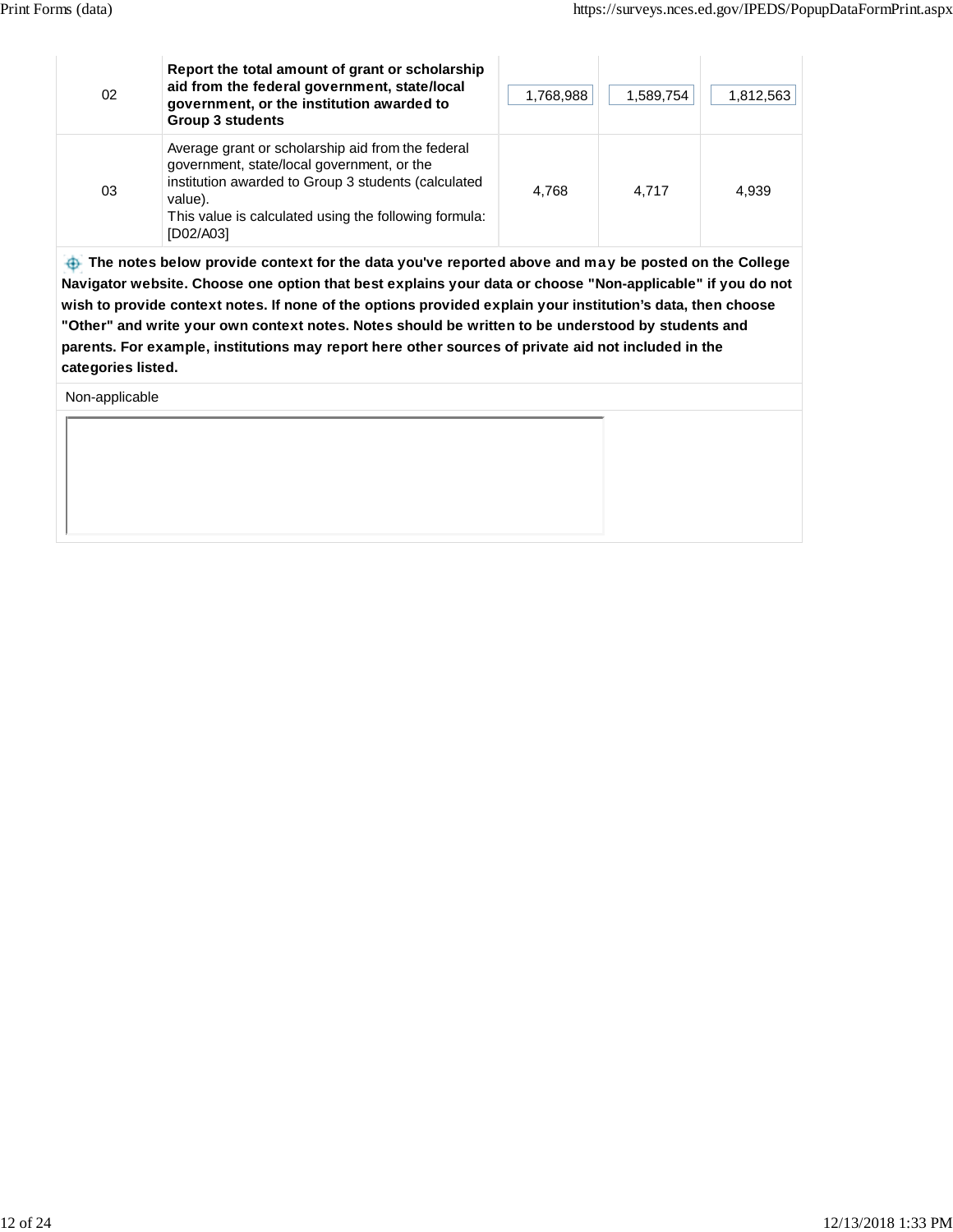# **Section 1: Part E**

# **Part E – Enter Information about Group 4**

Part E includes financial aid information about Group 4. undergraduate students enrolled in Fall 2017 paid the in-state or in-district tuition rate and who were awarded any Title IV federal student aid, including federal grants or federal student loans. The information you report in this part will be used in Part G to calculate average institutional net price by income level.

#### For this part, report:

| <b>For These Students</b>                                                                                                                                                                                                          | The Following Type(s) of Aid                                                                                                                                                                                                                            | <b>Awarded in This Period</b>              |
|------------------------------------------------------------------------------------------------------------------------------------------------------------------------------------------------------------------------------------|---------------------------------------------------------------------------------------------------------------------------------------------------------------------------------------------------------------------------------------------------------|--------------------------------------------|
| • Full-time, first-time<br>degree/certificate-<br>seeking<br>undergraduate<br>students enrolled in<br>Fall 2017 paid the<br>in-state or in-district<br>tuition rate and who<br>were awarded any<br>Title IV federal<br>student aid | • Grant or scholarship aid from:<br>○ federal government<br>○ state/local government<br>o the institution<br>$\bullet$ Do not include:<br>o grant or scholarship aid from<br>private or other sources<br>○ loan amounts<br>○ Federal Work Study amounts | • Any time during<br>academic year 2017-18 |

**In the fields below, report the number of Group 4 students with each type of living arrangement and the total amount of grant or scholarship aid from the federal government, state/local government, or the institution awarded to these students by income level.**

| <b>Information from Part A:</b>                                                        |                                          |                                                                                                                                                                                                |                                                                                            | 2015-16                                                                                                                                                                                           | 2016-17                                                                                                                                                                                                       | 2017-18                                                                                                                                             |
|----------------------------------------------------------------------------------------|------------------------------------------|------------------------------------------------------------------------------------------------------------------------------------------------------------------------------------------------|--------------------------------------------------------------------------------------------|---------------------------------------------------------------------------------------------------------------------------------------------------------------------------------------------------|---------------------------------------------------------------------------------------------------------------------------------------------------------------------------------------------------------------|-----------------------------------------------------------------------------------------------------------------------------------------------------|
| Group 4                                                                                | awarded any Title IV federal student aid | Full-time, first-time degree/certificate-seeking undergraduate<br>students paid the in-state or in-district tuition rate and who were<br>(This number is carried forward from Part A, Line 04) |                                                                                            | 484                                                                                                                                                                                               | 415                                                                                                                                                                                                           | 474                                                                                                                                                 |
| Report the number of Group 4 students with<br>01<br>the following living arrangements: |                                          |                                                                                                                                                                                                |                                                                                            | <b>YOUR PRIOR</b><br><b>YEAR DATA</b>                                                                                                                                                             | <b>YOUR PRIOR</b><br><b>YEAR DATA</b>                                                                                                                                                                         |                                                                                                                                                     |
|                                                                                        |                                          |                                                                                                                                                                                                |                                                                                            | 2015-16                                                                                                                                                                                           | 2016-17                                                                                                                                                                                                       | 2017-18                                                                                                                                             |
|                                                                                        | 01 <sub>b</sub>                          | Off-campus (with family)                                                                                                                                                                       |                                                                                            | 182                                                                                                                                                                                               | 173                                                                                                                                                                                                           | 166                                                                                                                                                 |
| 01c<br>Off-campus (not with family)                                                    |                                          |                                                                                                                                                                                                | 302                                                                                        | 242                                                                                                                                                                                               | 308                                                                                                                                                                                                           |                                                                                                                                                     |
|                                                                                        | 01d                                      | Unknown (calculated)<br>This value is calculated using<br>the formula:<br>[A04-(E01a+E01b+E01c)]                                                                                               |                                                                                            | $\Omega$                                                                                                                                                                                          | $\Omega$                                                                                                                                                                                                      | 0                                                                                                                                                   |
|                                                                                        |                                          |                                                                                                                                                                                                | <b>Number</b><br>of<br>students<br>who were<br>awarded<br>any Title<br>IV aid<br>(Group 4) | Of those in<br>Column 1, the<br>number who<br>were awarded<br>any grant or<br>scholarship aid<br>from the<br>following<br>sources: the<br>federal<br>government,<br>state/local<br>government, or | Of those in<br>Column 1, the<br>total amount<br>of grant or<br>scholarship aid<br>awarded from<br>the following<br>sources: the<br>federal<br>government,<br>state/local<br>government, or<br>the institution | <b>Average</b><br>amount of<br>federal.<br>state/local.<br>and<br>institutional<br>grant or<br>scholarship<br>aid awarded<br>to Group 4<br>students |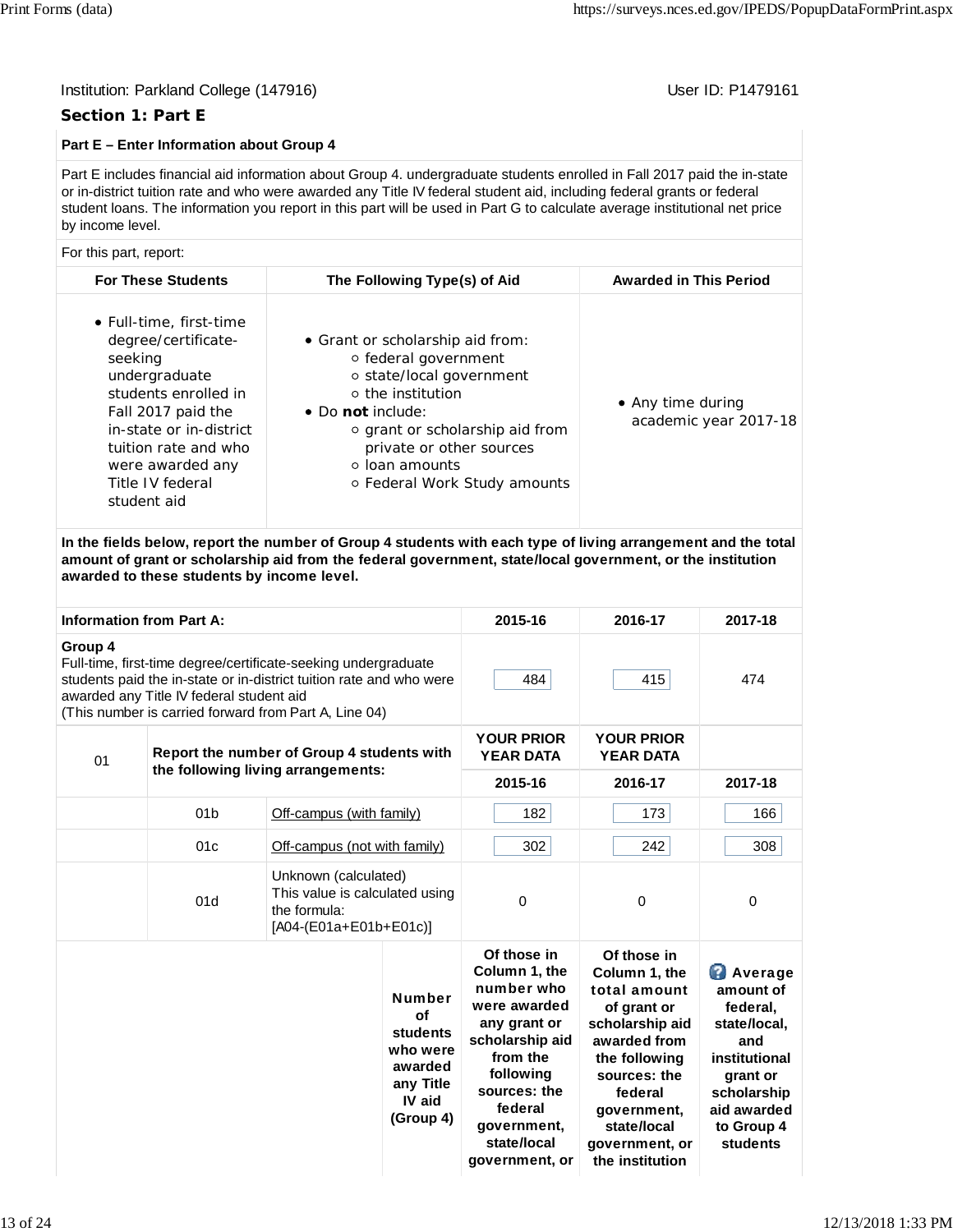|    |                       |                                   |        | the institution |           |            |
|----|-----------------------|-----------------------------------|--------|-----------------|-----------|------------|
|    |                       |                                   |        |                 | 2015-16   |            |
|    |                       |                                   | Col. 1 | Col. 2          | Col. 3    | Col. 4     |
| 02 | Income level          |                                   |        |                 |           |            |
|    | 02a                   | \$0-30,000                        | 392    | 289             | 1,499,248 | 3,825      |
|    | 02 <sub>b</sub>       | \$30,001-48,000                   | 22     | 18              | 77,872    | 3,540      |
|    | 02c                   | \$48,001-75,000                   | 20     | 12              | 27,705    | 1,385      |
|    | 02d                   | \$75,001-110,000                  | 17     | 3               | 9,325     | ● 549      |
|    | 02e                   | \$110,001 and<br>more             | 33     | 8 <sup>1</sup>  | 25,124    | 761        |
|    | 02f                   | <b>Total all</b><br>income levels | 484    | 330             | 1,639,274 | 3,387      |
|    |                       |                                   |        |                 | 2016-17   |            |
|    |                       |                                   | Col. 1 | Col. 2          | Col. 3    | Col. 4     |
| 03 | Income level          |                                   |        |                 |           |            |
|    | 03a                   | \$0-30,000                        | 331    | 264             | 1,328,817 | 4,015<br>۰ |
|    | 03 <sub>b</sub>       | \$30,001-48,000                   | 23     | 21              | 99,943    | 4,345      |
|    | 03c                   | \$48,001-75,000                   | 23     | 16              | 76,414    | 3,322      |
|    | 03d                   | \$75,001-110,000                  | 18     | 5               | 18,260    | 1,014      |
|    | 03e                   | \$110,001 and<br>more             | 20     | 5               | 16,254    | 813        |
|    | 03f                   | <b>Total all</b><br>income levels | 415    | 311             | 1,539,688 | 3,710      |
|    |                       |                                   |        |                 | 2017-18   |            |
|    |                       |                                   | Col. 1 | Col. 2          | Col. 3    | Col. 4     |
| 04 | <b>O</b> Income level |                                   |        |                 |           |            |
|    | 04a                   | \$0-30,000                        | 396    | 306             | 1,612,093 | 4,071      |
|    | 04b                   | \$30,001-48,000                   | 24     | 20              | 93,994    | 3,916      |
|    | 04c                   | \$48,001-75,000                   | 22     | 17              | 54,277    | 2,467      |
|    | 04d                   | \$75,001-110,000                  | 16     | $3\vert$        | 3,605     | ● 225      |
|    | 04e                   | \$110,001 and<br>more             | 16     | $5\vert$        | 11,269    | 704        |
|    | 04f                   | <b>Total all</b><br>income levels | 474    | 351             | 1,775,238 | 3,745      |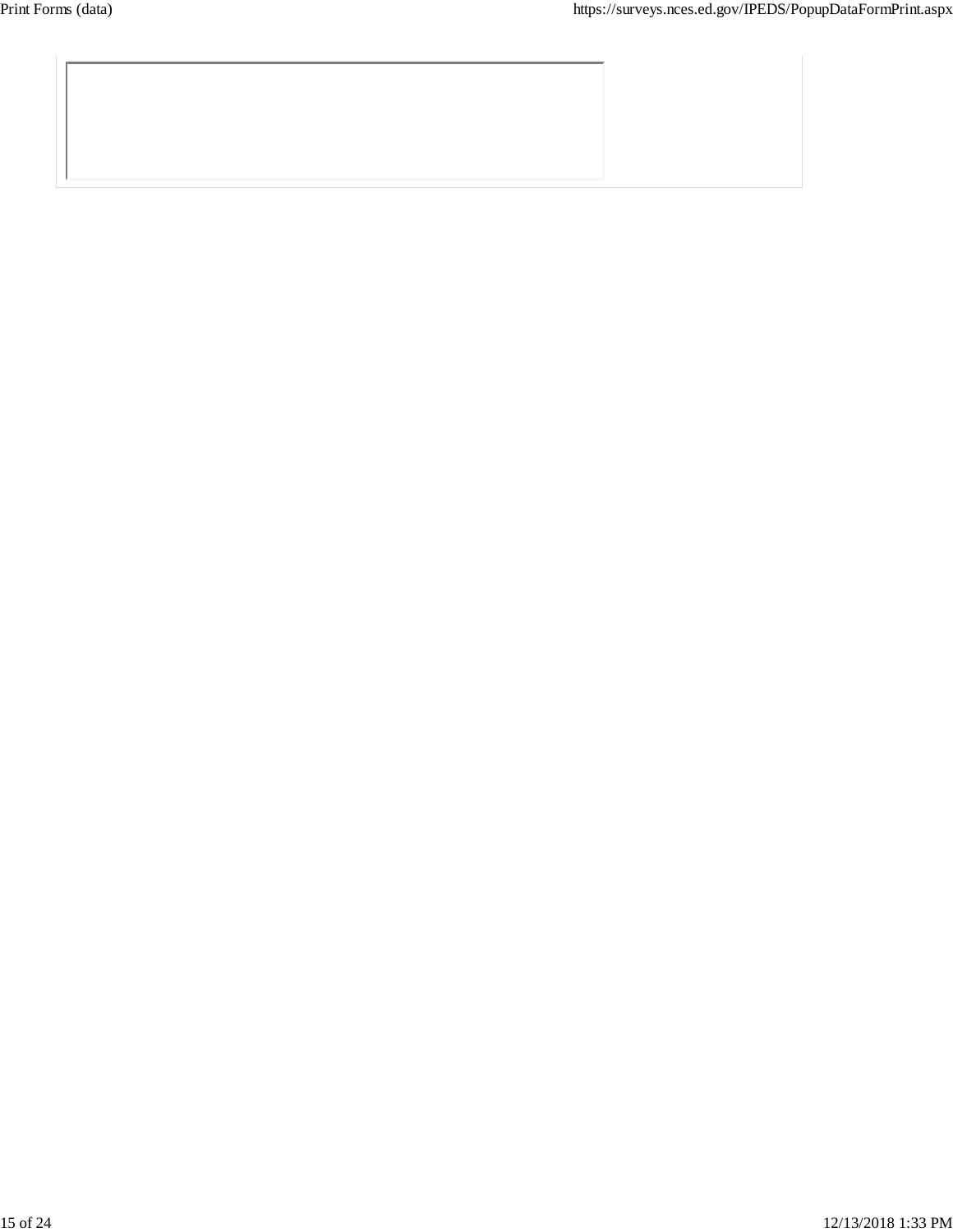# **Section 1: Part F**

# Part F – Net Price Calculation for Group 3

| The following net price calculation is based on information that your institution reported in the Institutional         |
|-------------------------------------------------------------------------------------------------------------------------|
| Characteristics component and the Student Financial Aid component. For more information about the data your             |
| institution reported in the Institutional Characteristics component, please contact your institution's IPEDS Keyholder. |

|    |                                                                                                                                                                              |                                                                                                                                                                     | <b>YOUR</b><br><b>PRIOR</b><br><b>YEAR</b><br><b>DATA</b> | <b>YOUR</b><br><b>PRIOR</b><br><b>YEAR</b><br><b>DATA</b> | 2017-18  |
|----|------------------------------------------------------------------------------------------------------------------------------------------------------------------------------|---------------------------------------------------------------------------------------------------------------------------------------------------------------------|-----------------------------------------------------------|-----------------------------------------------------------|----------|
|    |                                                                                                                                                                              |                                                                                                                                                                     | 2015-16                                                   | 2016-17                                                   |          |
|    |                                                                                                                                                                              | <b>Components of cost of attendance</b>                                                                                                                             |                                                           |                                                           |          |
| 01 |                                                                                                                                                                              | Published tuition and required fees (lower of in-district or in-state)                                                                                              | 4,215                                                     | 4,710                                                     | 4,920    |
| 02 | Books and supplies                                                                                                                                                           |                                                                                                                                                                     | 1,200                                                     | 1,200                                                     | 1,200    |
| 03 |                                                                                                                                                                              | Room and board and other expenses by living arrangement                                                                                                             |                                                           |                                                           |          |
|    | 03 <sub>b</sub>                                                                                                                                                              | Off-campus (with family)                                                                                                                                            | 3,300                                                     | 3,300                                                     | 3,300    |
|    | 03c                                                                                                                                                                          | Off-campus (not with family)                                                                                                                                        | 8,800                                                     | 8.800                                                     | 8,800    |
|    |                                                                                                                                                                              | 04 Number of Group 3 students by living arrangement                                                                                                                 |                                                           |                                                           |          |
|    | 04 <sub>b</sub>                                                                                                                                                              | Off-campus (with family)                                                                                                                                            | 147                                                       | 145                                                       | 134      |
|    | 04c                                                                                                                                                                          | Off-campus (not with family)                                                                                                                                        | 224                                                       | 192                                                       | 233      |
|    | 04d                                                                                                                                                                          | Unknown                                                                                                                                                             | $\Omega$                                                  | $\Omega$                                                  | $\Omega$ |
| 05 |                                                                                                                                                                              | Weighted average for room and board and other expenses by living<br>arrangement (excluding unknown values)<br>See instructions for the formula for this calculation | 6,621                                                     | 6.434                                                     | 6,792    |
| 06 |                                                                                                                                                                              | <b>Total cost of attendance</b><br>This value is calculated using the following formula: [F01+F02+F05]                                                              | 12,036                                                    | 12,344                                                    | 12,912   |
| 07 | Average amount of grant or scholarship aid awarded to Group 3<br>students from the following sources: the federal government,<br>state/local government, and the institution |                                                                                                                                                                     |                                                           | 4,717                                                     | 4,939    |
| 08 |                                                                                                                                                                              | Average institutional net price for Group 3 students<br>This value is calculated using the following formula: [F06-F07]                                             | 7,268                                                     | 7,627                                                     | 7,973    |

As required by the *Higher Education Act, as amended (2008)*, these amounts will be posted on the U.S. Department of Education's College Navigator website and used in the U.S. Department of Education's College Affordability and Transparency Lists.

 **The notes below provide context for the data you've reported above and** may **be posted on the College Navigator website. Choose one option that best explains your data or choose "Non-applicable" if you do not wish to provide context notes. If none of the options provided explains your institution's data, then choose "Other" and write your own context notes. Notes should be written to be understood by students and parents. For example, institutions may report here other sources of private aid not included in the categories listed.**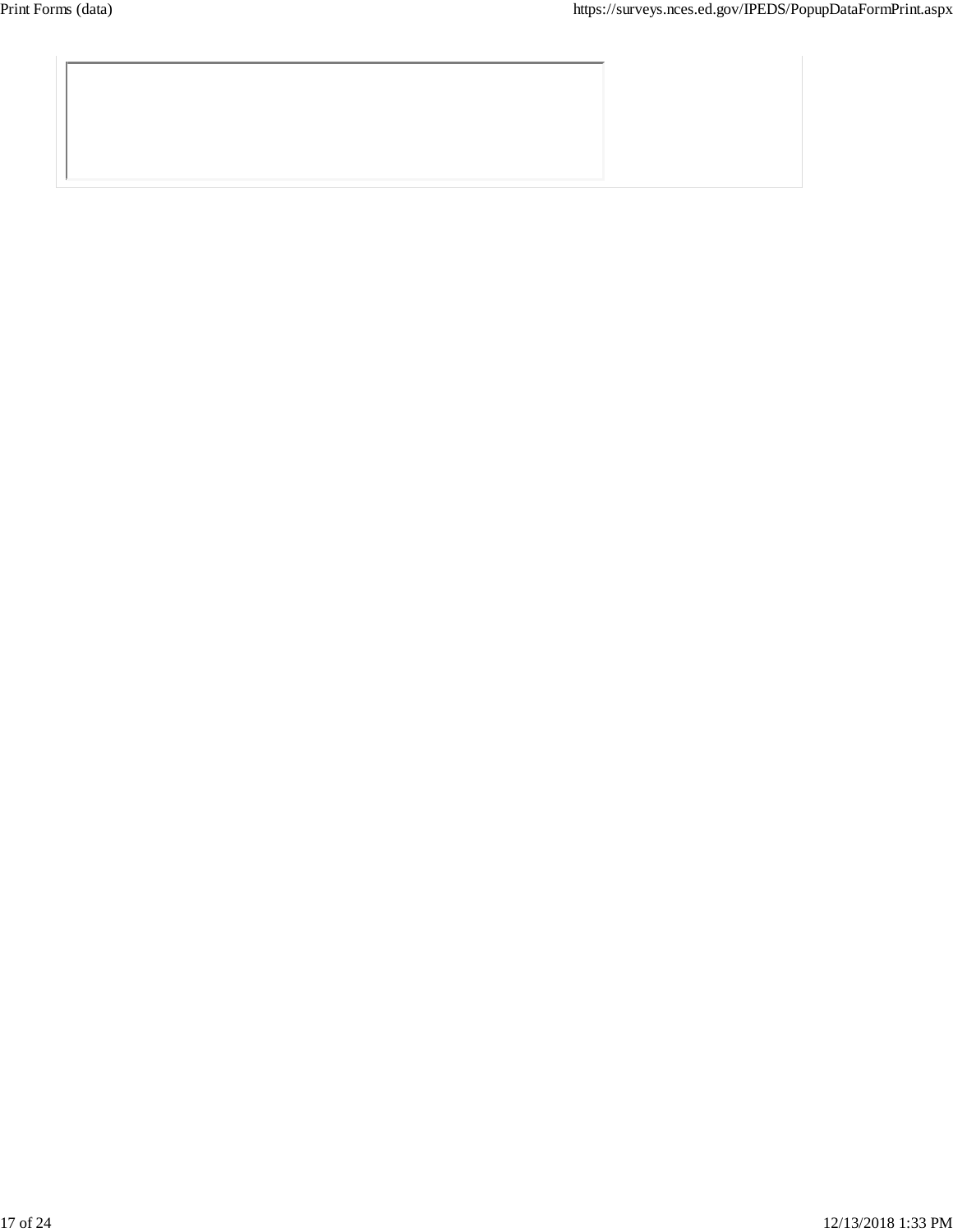## Institution: Parkland College (147916) Contract College (147916)

# **Section 1: Part G**

# Part G – Net Price Calculation for Group 4

| <b>YOUR</b><br><b>YOUR</b><br><b>PRIOR</b><br><b>PRIOR</b><br><b>YEAR</b><br><b>YEAR</b><br>2017-18<br><b>DATA</b><br><b>DATA</b><br>2015-16<br>2016-17<br><b>Components of cost of attendance</b><br>4,215<br>4,920<br>Published tuition and required fees (lower of in-district or in-state)<br>4,710<br>01<br>1,200<br>02<br>Books and supplies<br>1,200<br>1,200<br>Room and board and other expenses by living arrangement<br>03<br>03 <sub>b</sub><br>Off-campus (with family)<br>3,300<br>3,300<br>3,300<br>03c<br>Off-campus (not with family)<br>8,800<br>8,800<br>8,800<br>Number of Group 4 students by living arrangement<br>04<br>04b<br>Off-campus (with family)<br>182<br>173<br>166<br>302<br>04c<br>Off-campus (not with family)<br>242<br>308<br>04d<br>Unknown<br>0<br>0<br>0<br>Weighted average for room and board and other expenses by living<br>arrangement (excluding unknown values)<br>6,507<br>6,874<br>05<br>6,732<br>See instructions for the formula for this calculation<br>Total cost of attendance by income level<br>06<br>12,994<br>12,147<br>12,417<br>This value is calculated using the following formula: [G01+G02+G05]<br>Average amount of grant or scholarship aid awarded to Group 4<br>students from the following sources: the federal government,<br>07<br>3,387<br>3,710<br>3,745<br>state/local government, and the institution<br>07a<br>\$0-30,000<br>3,825<br>4,015<br>4,071<br>3,916<br>07 <sub>b</sub><br>\$30,001-48,000<br>3,540<br>4,345<br>2,467<br>07 <sub>c</sub><br>\$48,001-75,000<br>1,385<br>3,322<br>549<br>1,014<br>07d<br>\$75,001-110,000<br>225<br>07e<br>\$110,001 and more<br>761<br>813<br>704<br>Average institutional net price for Group 4 students<br>08<br>This value is calculated using the following formula: [G06-G07]<br>08a<br>\$0-30,000<br>8,322<br>8,402<br>8,923<br>08b<br>\$30,001-48,000<br>9,078<br>8,607<br>8,072<br>08c<br>10,762<br>10,527<br>\$48,001-75,000<br>9,095<br>08d<br>12,769<br>\$75,001-110,000<br>11,598<br>11,403<br>11,386<br>08e<br>\$110,001 and more<br>11,604<br>12,290 |  | The following net price calculation is based on information that your institution reported in the Institutional<br>Characteristics component and the Student Financial Aid component. For more information about the data your<br>institution reported in the Institutional Characteristics component, please contact your institution's IPEDS Keyholder. |  |  |
|-----------------------------------------------------------------------------------------------------------------------------------------------------------------------------------------------------------------------------------------------------------------------------------------------------------------------------------------------------------------------------------------------------------------------------------------------------------------------------------------------------------------------------------------------------------------------------------------------------------------------------------------------------------------------------------------------------------------------------------------------------------------------------------------------------------------------------------------------------------------------------------------------------------------------------------------------------------------------------------------------------------------------------------------------------------------------------------------------------------------------------------------------------------------------------------------------------------------------------------------------------------------------------------------------------------------------------------------------------------------------------------------------------------------------------------------------------------------------------------------------------------------------------------------------------------------------------------------------------------------------------------------------------------------------------------------------------------------------------------------------------------------------------------------------------------------------------------------------------------------------------------------------------------------------------------------------------------------------------------------------------------------------------------------------------------------------------------------|--|-----------------------------------------------------------------------------------------------------------------------------------------------------------------------------------------------------------------------------------------------------------------------------------------------------------------------------------------------------------|--|--|
|                                                                                                                                                                                                                                                                                                                                                                                                                                                                                                                                                                                                                                                                                                                                                                                                                                                                                                                                                                                                                                                                                                                                                                                                                                                                                                                                                                                                                                                                                                                                                                                                                                                                                                                                                                                                                                                                                                                                                                                                                                                                                         |  |                                                                                                                                                                                                                                                                                                                                                           |  |  |
|                                                                                                                                                                                                                                                                                                                                                                                                                                                                                                                                                                                                                                                                                                                                                                                                                                                                                                                                                                                                                                                                                                                                                                                                                                                                                                                                                                                                                                                                                                                                                                                                                                                                                                                                                                                                                                                                                                                                                                                                                                                                                         |  |                                                                                                                                                                                                                                                                                                                                                           |  |  |
|                                                                                                                                                                                                                                                                                                                                                                                                                                                                                                                                                                                                                                                                                                                                                                                                                                                                                                                                                                                                                                                                                                                                                                                                                                                                                                                                                                                                                                                                                                                                                                                                                                                                                                                                                                                                                                                                                                                                                                                                                                                                                         |  |                                                                                                                                                                                                                                                                                                                                                           |  |  |
|                                                                                                                                                                                                                                                                                                                                                                                                                                                                                                                                                                                                                                                                                                                                                                                                                                                                                                                                                                                                                                                                                                                                                                                                                                                                                                                                                                                                                                                                                                                                                                                                                                                                                                                                                                                                                                                                                                                                                                                                                                                                                         |  |                                                                                                                                                                                                                                                                                                                                                           |  |  |
|                                                                                                                                                                                                                                                                                                                                                                                                                                                                                                                                                                                                                                                                                                                                                                                                                                                                                                                                                                                                                                                                                                                                                                                                                                                                                                                                                                                                                                                                                                                                                                                                                                                                                                                                                                                                                                                                                                                                                                                                                                                                                         |  |                                                                                                                                                                                                                                                                                                                                                           |  |  |
|                                                                                                                                                                                                                                                                                                                                                                                                                                                                                                                                                                                                                                                                                                                                                                                                                                                                                                                                                                                                                                                                                                                                                                                                                                                                                                                                                                                                                                                                                                                                                                                                                                                                                                                                                                                                                                                                                                                                                                                                                                                                                         |  |                                                                                                                                                                                                                                                                                                                                                           |  |  |
|                                                                                                                                                                                                                                                                                                                                                                                                                                                                                                                                                                                                                                                                                                                                                                                                                                                                                                                                                                                                                                                                                                                                                                                                                                                                                                                                                                                                                                                                                                                                                                                                                                                                                                                                                                                                                                                                                                                                                                                                                                                                                         |  |                                                                                                                                                                                                                                                                                                                                                           |  |  |
|                                                                                                                                                                                                                                                                                                                                                                                                                                                                                                                                                                                                                                                                                                                                                                                                                                                                                                                                                                                                                                                                                                                                                                                                                                                                                                                                                                                                                                                                                                                                                                                                                                                                                                                                                                                                                                                                                                                                                                                                                                                                                         |  |                                                                                                                                                                                                                                                                                                                                                           |  |  |
|                                                                                                                                                                                                                                                                                                                                                                                                                                                                                                                                                                                                                                                                                                                                                                                                                                                                                                                                                                                                                                                                                                                                                                                                                                                                                                                                                                                                                                                                                                                                                                                                                                                                                                                                                                                                                                                                                                                                                                                                                                                                                         |  |                                                                                                                                                                                                                                                                                                                                                           |  |  |
|                                                                                                                                                                                                                                                                                                                                                                                                                                                                                                                                                                                                                                                                                                                                                                                                                                                                                                                                                                                                                                                                                                                                                                                                                                                                                                                                                                                                                                                                                                                                                                                                                                                                                                                                                                                                                                                                                                                                                                                                                                                                                         |  |                                                                                                                                                                                                                                                                                                                                                           |  |  |
|                                                                                                                                                                                                                                                                                                                                                                                                                                                                                                                                                                                                                                                                                                                                                                                                                                                                                                                                                                                                                                                                                                                                                                                                                                                                                                                                                                                                                                                                                                                                                                                                                                                                                                                                                                                                                                                                                                                                                                                                                                                                                         |  |                                                                                                                                                                                                                                                                                                                                                           |  |  |
|                                                                                                                                                                                                                                                                                                                                                                                                                                                                                                                                                                                                                                                                                                                                                                                                                                                                                                                                                                                                                                                                                                                                                                                                                                                                                                                                                                                                                                                                                                                                                                                                                                                                                                                                                                                                                                                                                                                                                                                                                                                                                         |  |                                                                                                                                                                                                                                                                                                                                                           |  |  |
|                                                                                                                                                                                                                                                                                                                                                                                                                                                                                                                                                                                                                                                                                                                                                                                                                                                                                                                                                                                                                                                                                                                                                                                                                                                                                                                                                                                                                                                                                                                                                                                                                                                                                                                                                                                                                                                                                                                                                                                                                                                                                         |  |                                                                                                                                                                                                                                                                                                                                                           |  |  |
|                                                                                                                                                                                                                                                                                                                                                                                                                                                                                                                                                                                                                                                                                                                                                                                                                                                                                                                                                                                                                                                                                                                                                                                                                                                                                                                                                                                                                                                                                                                                                                                                                                                                                                                                                                                                                                                                                                                                                                                                                                                                                         |  |                                                                                                                                                                                                                                                                                                                                                           |  |  |
|                                                                                                                                                                                                                                                                                                                                                                                                                                                                                                                                                                                                                                                                                                                                                                                                                                                                                                                                                                                                                                                                                                                                                                                                                                                                                                                                                                                                                                                                                                                                                                                                                                                                                                                                                                                                                                                                                                                                                                                                                                                                                         |  |                                                                                                                                                                                                                                                                                                                                                           |  |  |
|                                                                                                                                                                                                                                                                                                                                                                                                                                                                                                                                                                                                                                                                                                                                                                                                                                                                                                                                                                                                                                                                                                                                                                                                                                                                                                                                                                                                                                                                                                                                                                                                                                                                                                                                                                                                                                                                                                                                                                                                                                                                                         |  |                                                                                                                                                                                                                                                                                                                                                           |  |  |
|                                                                                                                                                                                                                                                                                                                                                                                                                                                                                                                                                                                                                                                                                                                                                                                                                                                                                                                                                                                                                                                                                                                                                                                                                                                                                                                                                                                                                                                                                                                                                                                                                                                                                                                                                                                                                                                                                                                                                                                                                                                                                         |  |                                                                                                                                                                                                                                                                                                                                                           |  |  |
|                                                                                                                                                                                                                                                                                                                                                                                                                                                                                                                                                                                                                                                                                                                                                                                                                                                                                                                                                                                                                                                                                                                                                                                                                                                                                                                                                                                                                                                                                                                                                                                                                                                                                                                                                                                                                                                                                                                                                                                                                                                                                         |  |                                                                                                                                                                                                                                                                                                                                                           |  |  |
|                                                                                                                                                                                                                                                                                                                                                                                                                                                                                                                                                                                                                                                                                                                                                                                                                                                                                                                                                                                                                                                                                                                                                                                                                                                                                                                                                                                                                                                                                                                                                                                                                                                                                                                                                                                                                                                                                                                                                                                                                                                                                         |  |                                                                                                                                                                                                                                                                                                                                                           |  |  |
|                                                                                                                                                                                                                                                                                                                                                                                                                                                                                                                                                                                                                                                                                                                                                                                                                                                                                                                                                                                                                                                                                                                                                                                                                                                                                                                                                                                                                                                                                                                                                                                                                                                                                                                                                                                                                                                                                                                                                                                                                                                                                         |  |                                                                                                                                                                                                                                                                                                                                                           |  |  |
|                                                                                                                                                                                                                                                                                                                                                                                                                                                                                                                                                                                                                                                                                                                                                                                                                                                                                                                                                                                                                                                                                                                                                                                                                                                                                                                                                                                                                                                                                                                                                                                                                                                                                                                                                                                                                                                                                                                                                                                                                                                                                         |  |                                                                                                                                                                                                                                                                                                                                                           |  |  |
|                                                                                                                                                                                                                                                                                                                                                                                                                                                                                                                                                                                                                                                                                                                                                                                                                                                                                                                                                                                                                                                                                                                                                                                                                                                                                                                                                                                                                                                                                                                                                                                                                                                                                                                                                                                                                                                                                                                                                                                                                                                                                         |  |                                                                                                                                                                                                                                                                                                                                                           |  |  |
|                                                                                                                                                                                                                                                                                                                                                                                                                                                                                                                                                                                                                                                                                                                                                                                                                                                                                                                                                                                                                                                                                                                                                                                                                                                                                                                                                                                                                                                                                                                                                                                                                                                                                                                                                                                                                                                                                                                                                                                                                                                                                         |  |                                                                                                                                                                                                                                                                                                                                                           |  |  |
|                                                                                                                                                                                                                                                                                                                                                                                                                                                                                                                                                                                                                                                                                                                                                                                                                                                                                                                                                                                                                                                                                                                                                                                                                                                                                                                                                                                                                                                                                                                                                                                                                                                                                                                                                                                                                                                                                                                                                                                                                                                                                         |  |                                                                                                                                                                                                                                                                                                                                                           |  |  |
|                                                                                                                                                                                                                                                                                                                                                                                                                                                                                                                                                                                                                                                                                                                                                                                                                                                                                                                                                                                                                                                                                                                                                                                                                                                                                                                                                                                                                                                                                                                                                                                                                                                                                                                                                                                                                                                                                                                                                                                                                                                                                         |  |                                                                                                                                                                                                                                                                                                                                                           |  |  |
|                                                                                                                                                                                                                                                                                                                                                                                                                                                                                                                                                                                                                                                                                                                                                                                                                                                                                                                                                                                                                                                                                                                                                                                                                                                                                                                                                                                                                                                                                                                                                                                                                                                                                                                                                                                                                                                                                                                                                                                                                                                                                         |  |                                                                                                                                                                                                                                                                                                                                                           |  |  |

As required by the *Higher Education Act, as amended (2008)*, these amounts will be posted on the U.S. Department of Education's College Navigator website.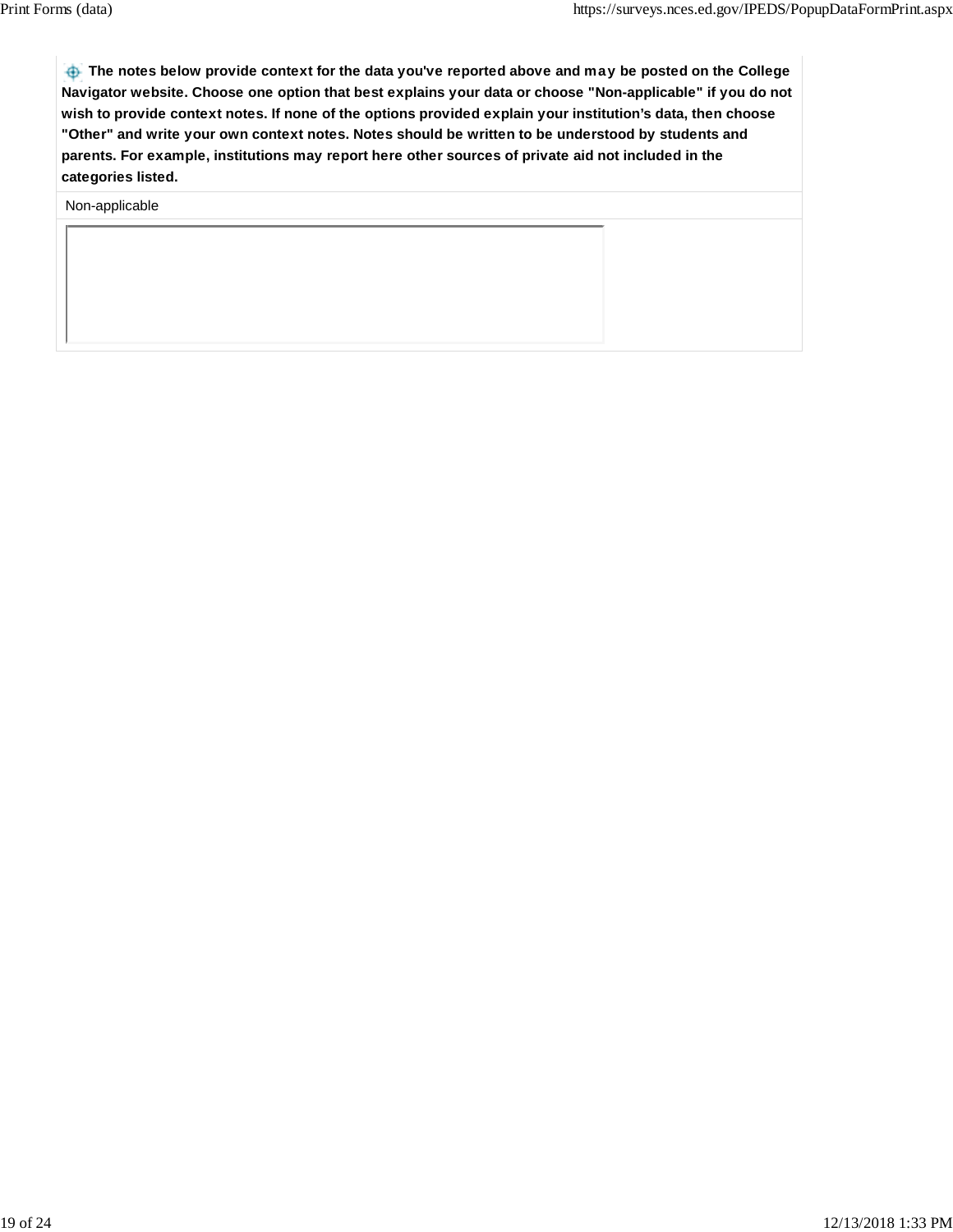**YOUR PRIOR YEAR**

# **Section 2: Military Servicemembers and Veteran's Benefits - Undergraduate Only**

## **Section 2: Military Servicemembers and Veteran's Benefits**

IMPORTANT NOTE: Report for **Post-9/11 GI Bill Benefits: July 1, 2017 - June 30, 2018** and Report for **Department of Defense Tuition Assistance Program: October 1, 2017 - September 30, 2018**

- Report the total number of student recipients and the total dollar amounts for each program.
- Student recipients can also include eligible dependents.
- Consult with your campus certifying official, who may not be in the student financial aid office.
- For Post-9/11 GI Bill Benefits, do not include the matching institutional aid provided through the Yellow Ribbon Program if your institution participated.
- Information reported to IPEDS is only what is known to the institution.
- Enter zero (0) if your institution did not have beneficiaries for a program. Please do not leave a cell blank.

|                                                        |                                                        |                                                                                                    |                                                                                               | <b>DATA</b>                                                                                   |
|--------------------------------------------------------|--------------------------------------------------------|----------------------------------------------------------------------------------------------------|-----------------------------------------------------------------------------------------------|-----------------------------------------------------------------------------------------------|
| Type of<br>benefit/assistance                          | Number of students<br>receiving<br>benefits/assistance | <b>Total dollar amount</b><br>οf<br>benefits/assistance<br>disbursed<br>through the<br>institution | Average dollar<br>amount of<br>benefits/assistance<br>disbursed<br>through the<br>institution | Average dollar<br>amount of<br>benefits/assistance<br>disbursed<br>through the<br>institution |
| Undergraduate students                                 |                                                        |                                                                                                    |                                                                                               |                                                                                               |
| Post-9/11 GI Bill<br><b>Benefits</b>                   | 53                                                     | 224,756                                                                                            | 4,241                                                                                         | 3,447                                                                                         |
| Department of<br>Defense Tuition<br>Assistance Program | 4                                                      | 9,992                                                                                              | 2.498                                                                                         | 2,213                                                                                         |
|                                                        |                                                        |                                                                                                    |                                                                                               |                                                                                               |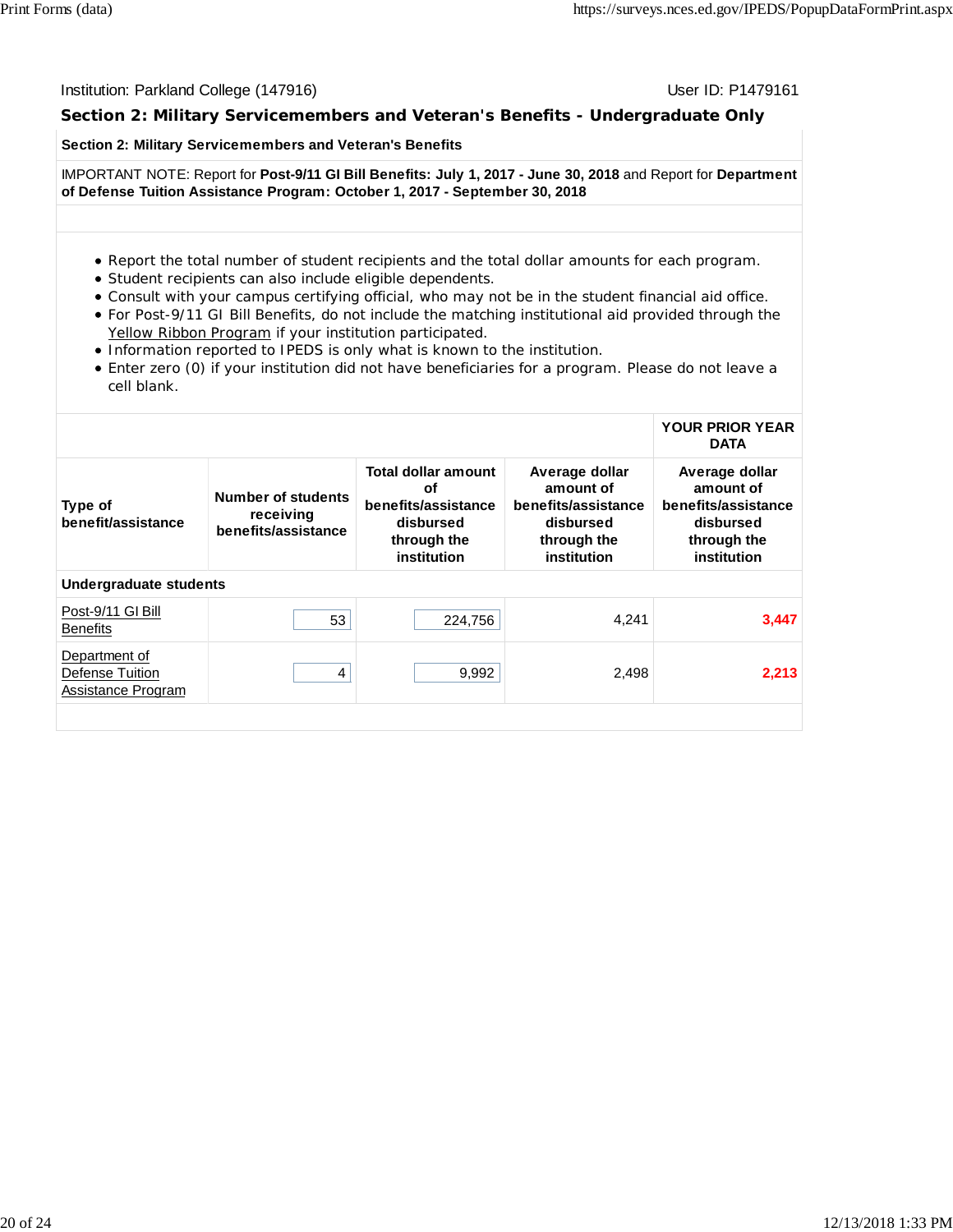User ID: P1479161

# **Prepared by**

The name of the preparer is being collected so that we can follow up with the appropriate person in the event that there are questions concerning the data. The Keyholder will be copied on all email correspondence to other preparers.

The time it took to prepare this component is being collected so that we can continue to improve our estimate of the reporting burden associated with IPEDS. Please include in your estimate the time it took for you to review instructions, query and search data sources, complete and review the component, and submit the data through the Data Collection System.

Thank you for your assistance.

| This survey component was prepared by: |                                                      |  |       |  |  |  |  |  |
|----------------------------------------|------------------------------------------------------|--|-------|--|--|--|--|--|
| ◉                                      | <b>SFA Contact</b><br>Keyholder<br><b>HR Contact</b> |  |       |  |  |  |  |  |
|                                        | <b>Finance Contact</b>                               |  | Other |  |  |  |  |  |
| Name:                                  | <b>Brian Counter</b>                                 |  |       |  |  |  |  |  |
| Email:                                 | bcounter@parkland.edu                                |  |       |  |  |  |  |  |

**How many staff from your institution only were involved in the data collection and reporting process of this survey component?**

2.00 Number of Staff (including yourself)

**How many hours did you and others from your institution only spend on each of the steps below when responding to this survey component?**

*Exclude the hours spent collecting data for state and other reporting purposes.*

| <b>Staff</b><br>member  | <b>Collecting Data</b><br><b>Needed</b> | <b>Revising Data to</b><br>Match<br><b>IPEDS Requirements</b> | <b>Entering Data</b> | <b>Revising and Locking</b><br>Data |  |
|-------------------------|-----------------------------------------|---------------------------------------------------------------|----------------------|-------------------------------------|--|
| Your office             | 4.00<br>hours                           | 9.00<br>hours                                                 | 3.00<br>hours        | 1.00<br>hours                       |  |
| <b>Other</b><br>offices | 1.00<br>hours                           | 0.00<br>hours                                                 | 0.00<br>hours        | 0.00<br>hours                       |  |
|                         |                                         |                                                               |                      |                                     |  |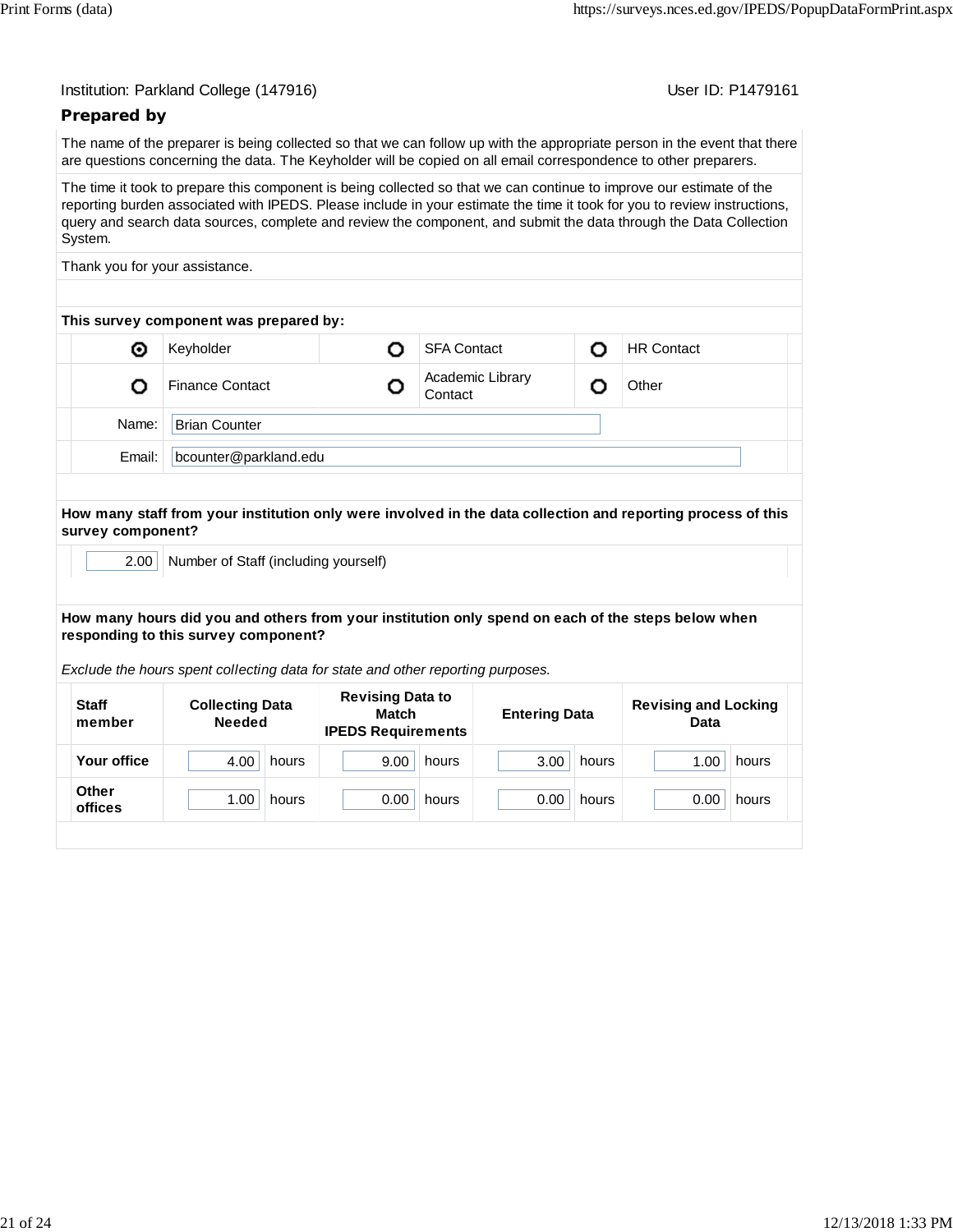Institution: Parkland College (147916) **Distribution: Parkland College (1479161** College College College College College College College College College College College College College College College College College Colle

# **Summary**

# **IPEDS Student Financial Aid (SFA) Survey Summary**

IPEDS collects important information regarding your institution. All data reported in IPEDS survey components become available in the IPEDS Data Center and appear as aggregated data in various Department of Education reports. Additionally, some of the reported data appears specifically for your institution through the College Navigator website and is included in your institution's Data Feedback Report (DFR). The purpose of this summary is to provide you an opportunity to view some of the data that, when accepted through the IPEDS quality control process, will appear on the College Navigator website and/or your DFR. College Navigator is updated approximately three months after the data collection period closes and Data Feedback Reports will be available through the **Data Center** and sent to your institution's CEO in November 2018.

Please review your data for accuracy. If you have questions about the data displayed below after reviewing the data reported on the survey screens, please contact the IPEDS Help Desk at: 1-877-225-2568 or ipedshelp@rti.org.

| Total grant aid received by all undergraduate students                       | \$10,523,019                                              |         |  |
|------------------------------------------------------------------------------|-----------------------------------------------------------|---------|--|
| Number of undergraduate students who received a Pell Grant                   | 2,170                                                     |         |  |
| Percentage of FTFT students receiving any financial aid                      |                                                           | 70%     |  |
|                                                                              |                                                           |         |  |
|                                                                              | Average amount of<br>grant aid received by<br>type        |         |  |
| Total                                                                        | 52%                                                       | \$4,952 |  |
| <b>Federal Government</b>                                                    | 45%                                                       | \$4,409 |  |
| Pell                                                                         | 45%                                                       | \$4,335 |  |
| Other Federal                                                                | 9%                                                        | \$387   |  |
| State/Local Government                                                       | \$1,473                                                   |         |  |
| Institutional                                                                | \$2,256                                                   |         |  |
|                                                                              |                                                           |         |  |
|                                                                              | Average amount of<br>loans received by<br>type            |         |  |
| Total                                                                        | 53%                                                       | \$3,815 |  |
| Federal                                                                      | 53%                                                       | \$3,603 |  |
| Non-federal                                                                  | 1%                                                        | \$8,997 |  |
|                                                                              |                                                           |         |  |
|                                                                              | Average net price for FTFT students who receive grant aid |         |  |
| Average net price for FTFT students who receive Title IV federal student aid |                                                           |         |  |
| $$0 - 30,000$                                                                | \$8,923                                                   |         |  |
| $$30,001 - 48,000$                                                           | \$9,078                                                   |         |  |
| $$48,001 - 75,000$                                                           | \$10,527                                                  |         |  |
| $$75,001 - 110,000$                                                          | \$12,769                                                  |         |  |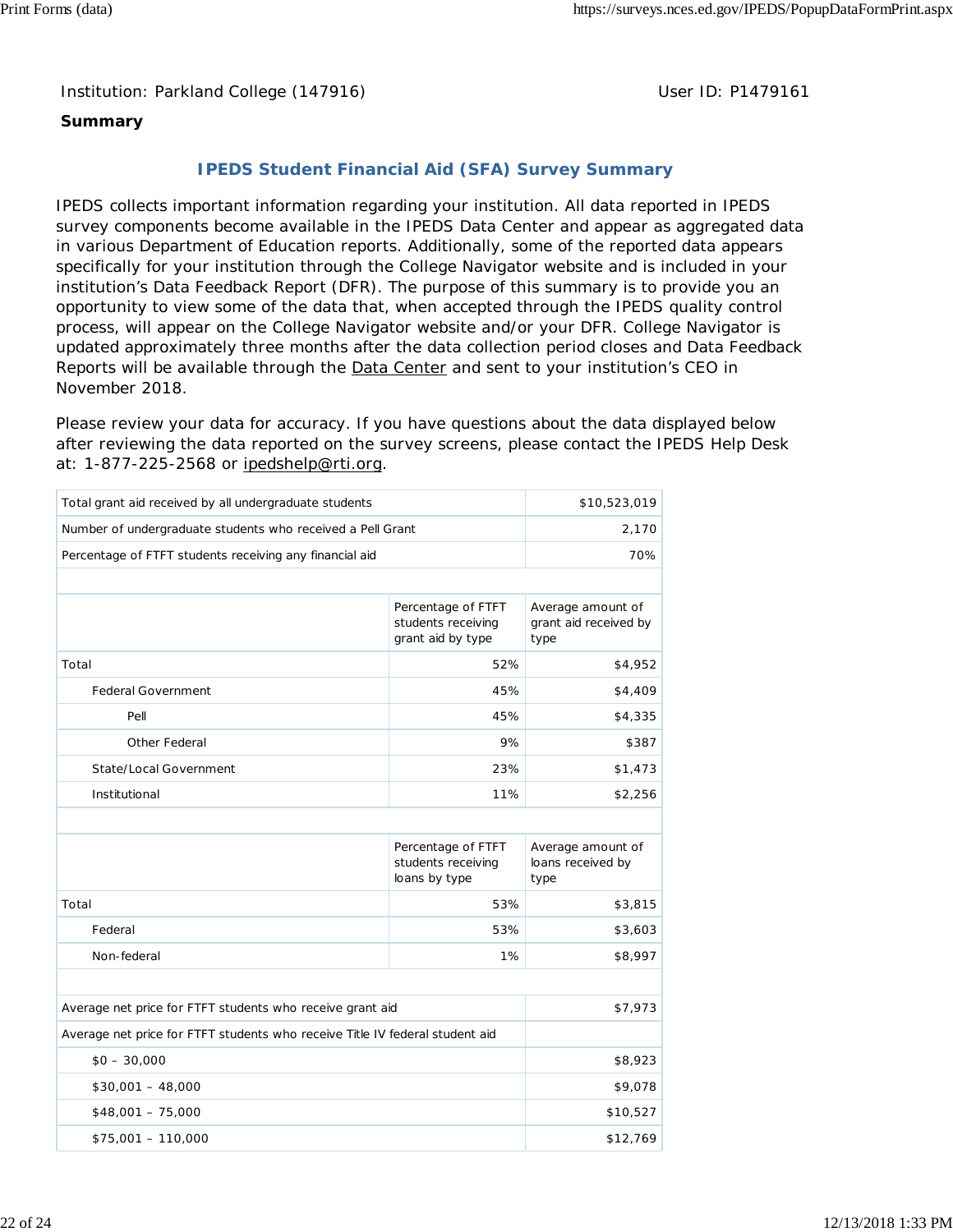| \$110,001 and more | \$12,290 |
|--------------------|----------|
|                    |          |

| Military Servicemembers and Veteran's Benefits   |                        |                                 |                                                                                                              |  |  |
|--------------------------------------------------|------------------------|---------------------------------|--------------------------------------------------------------------------------------------------------------|--|--|
|                                                  |                        | Number of<br>students receiving | Total dollar<br>amount of<br>benefits/assistance   benefits/assistance<br>awarded through<br>the institution |  |  |
| Post-9/11 GI Bill Benefits                       |                        |                                 |                                                                                                              |  |  |
|                                                  | Undergraduate students | 53                              | \$224,756                                                                                                    |  |  |
| Department of Defense Tuition Assistance Program |                        |                                 |                                                                                                              |  |  |
|                                                  | Undergraduate students | 4                               | \$9,992                                                                                                      |  |  |